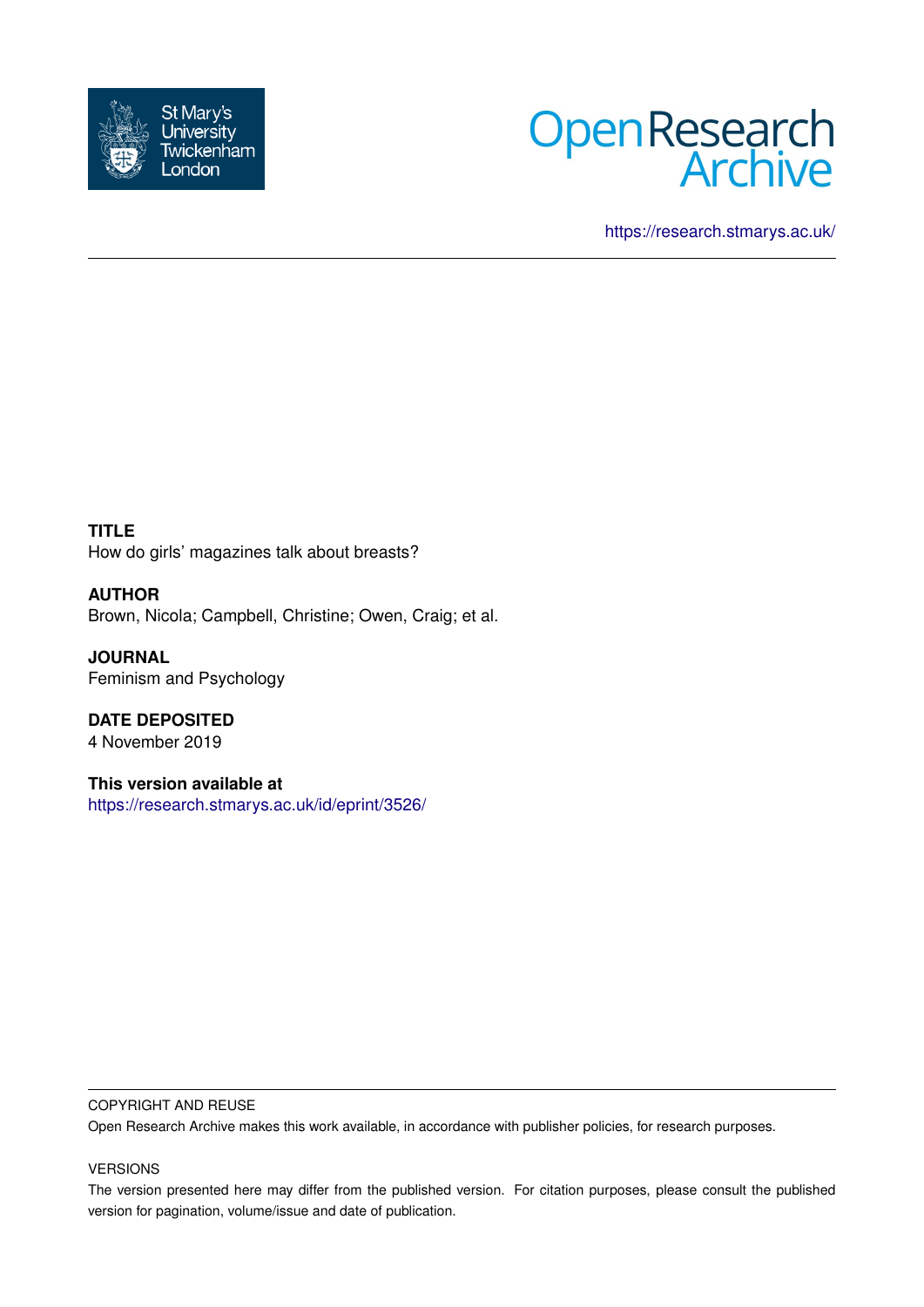# **How do girls' magazines talk about breasts?**

**Nicola Brown<sup>1</sup> , Christine Campbell<sup>1</sup> , Craig Owen<sup>2</sup> and Atefeh Omrani<sup>1</sup>**

<sup>1</sup>St Mary's University, Twickenham, UK.

<sup>2</sup>Anglia Ruskin University, Cambridge, UK

# **Abstract**

Girls' magazines play an important role in female adolescents' identity and their constructions of femininity. Despite breast development being common to all female adolescents, and breasts being a key signifier of femininity, the representation of breasts in girls' magazines has not been investigated. A Foucauldian discourse analysis was conducted to understand the ways in which breasts are represented in two popular girls' magazines (Teen Vogue and Seventeen). Articles in Seventeen promoted a contradictory and potentially confusing postfeminist discourse, supporting calls for Body Positivity, whilst at the same time framing breasts as problematic and encouraging girls to aspire to an ideal breast. The reader was positioned as a consumer with the purchase and wearing of bras offered as a neoliberal solution to these problems. In contrast, Teen Vogue articles conveyed a feminist informed Body Positivity discourse. Readers were positioned as active feminist advocates, incited to adopt radical, collective, political responses in order to challenge the potentially damaging messages surrounding breast ideals and sexualisation. We argue that consistent feminist messages are needed across and within media to support teenage girls in negotiating their bodies and identities.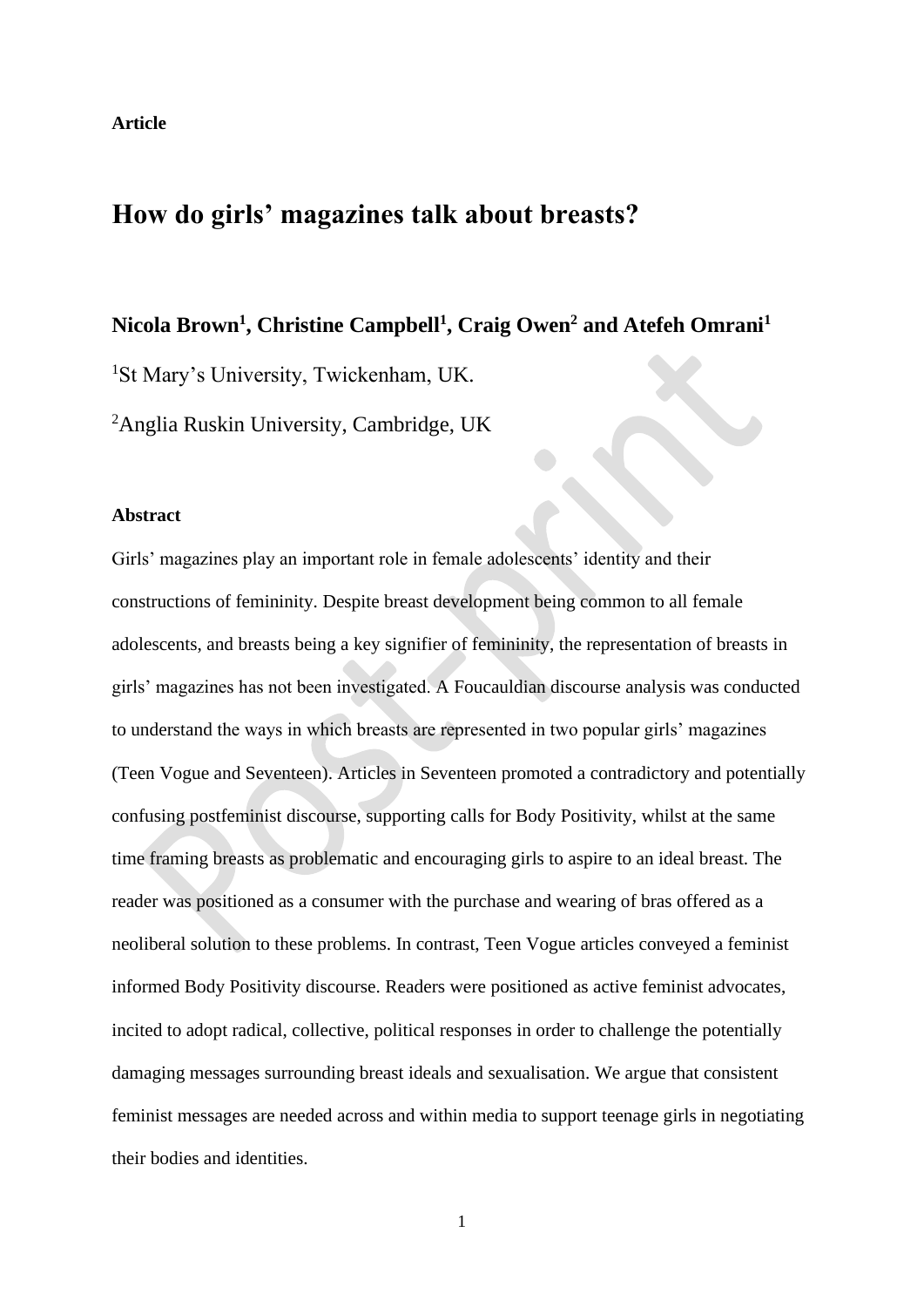**Key Words** adolescence; body positivity, breasts, discourse analysis, feminism, magazines, postfeminism

## **Corresponding author**

Nicola Brown, Faculty of Sport, Health & Applied Science, St Mary's University, Waldegrave Rd, Twickenham, TW1 4SX, UK Email: [nicola.brown@stmarys.ac.uk](mailto:nicola.brown@stmarys.ac.uk) 

Female adolescence is a critical stage of identity development in which preoccupation with self-image is heightened (Firminger, 2006; Slater, Tiggemann, Hawkins & Werchon, 2011) and feelings of vulnerability about fitting in intensify (Chittenden, 2010). This period of development coincides with physical changes that take place during puberty that are known to negatively influence body satisfaction and self-esteem (Robins & Trzesniwski, 2005; Slater & Tiggemann, 2010). Breast development is the first manifestation of puberty in approximately 85 percent of girls (Brooks-Gunn, Newman, Holderness & Warren, 1994).

There is substantial variation in the dimensions of female breasts (Gefen & Dilmoney, 2007), including variation in shape, symmetry, projection, and position on the chest wall (Avsar, Avgit, Belier, Top & Taskinalp, 2010; Manning, Scutt, Whitehouse & Leinster, 1997). However, breast size is the most publicly visible breast dimension (Lynn, 2009) and plays an important role in body image (Grogan, Brownbridge, Kilgariff, & Whalley, 2012; Reaby, Hort & Vandervord, 1994). In a survey of over 2000 female British adolescents aged 11 to 18 years, 87 percent reported at least one breast concern, with over a third reporting concerns about breast size (Brown, Smith, Brasher, Risius, Marczyk, 2017). These findings are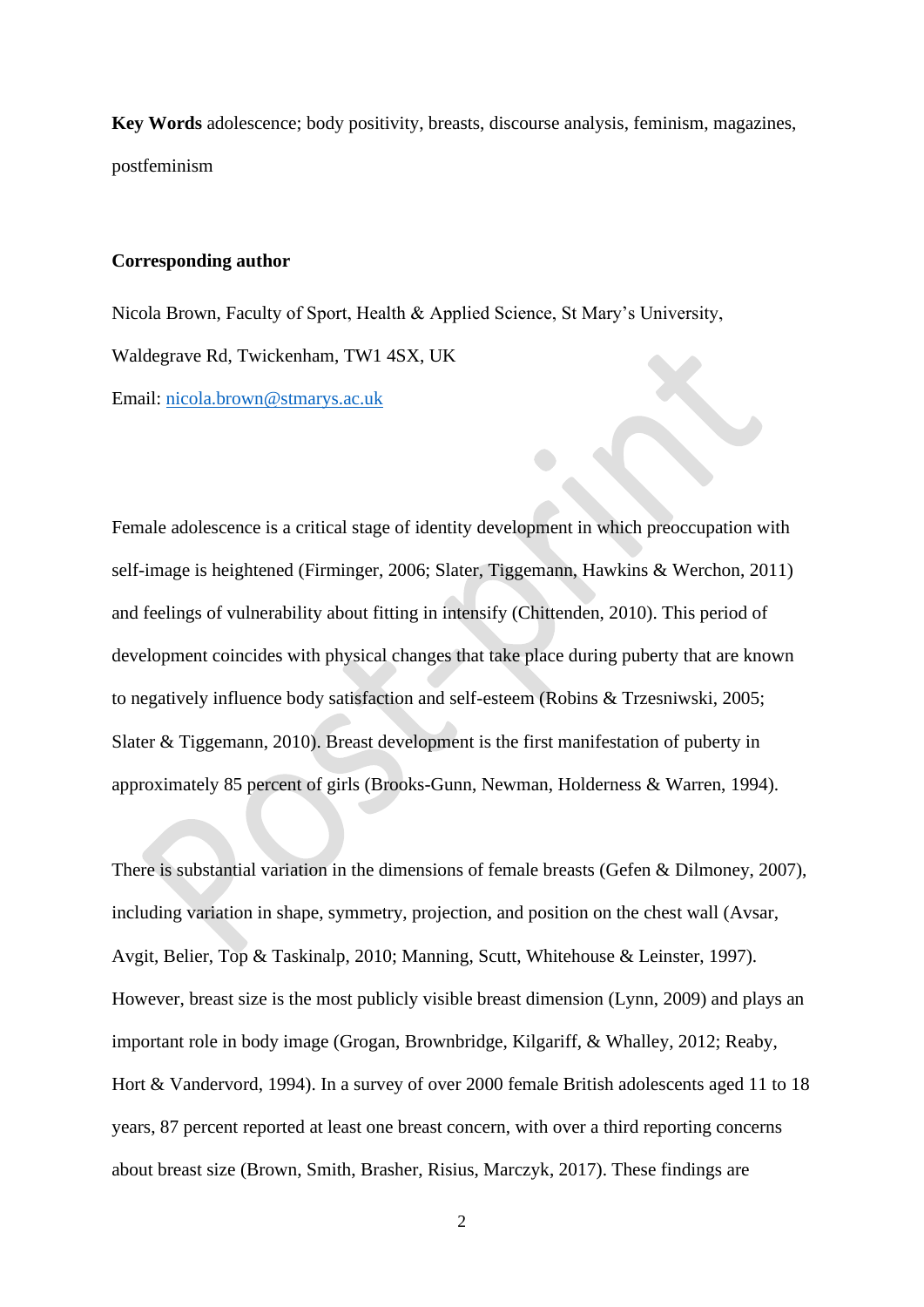concerning, yet unsurprising, if we consider how breast size is one of the main ways in which women's breasts are objectified in popular culture (Seifert, 2005; Swami & Tovee, 2015; Tantleff-Dunn, 2001). Moreover, it has been argued that the media over-emphasises the sexual nature of breasts (Ward, Merriwether & Caruthers, 2006) and does not reflect the normal variations of women's breasts (Smith, 2014).

The public nature of breast growth, and the social comparisons associated with this, are of great psychological significance. Indeed, as females develop breasts they are faced with the challenge of negotiating their own physical maturity, at a time when they are especially sensitive to what others think and how they look compared to their peers (McGrath & Mukerji, 2000). This can alter their self-perceptions resulting in body dissatisfaction (Davies & Furnham, 1986) and decreased self-esteem (Croll, 2005; Robins & Trzesniewski, 2005). Breast growth can also increase females' self-consciousness as their developing bodies become the object of male sexual interest (Millsteed & Firth, 2003), with this sexual objectification being reinforced in popular media, leading to an increase in young women's anxiety about how they are perceived by others (Frost, 2011).

# *Representations of femininity and female bodies in girls' magazines*

Girls' magazines are a favoured form of mass media, offering beauty, fashion and entertainment content. These magazines provide advice, information and guidance to teens during their adolescence (Finders, 1996). This medium can play a role in teenagers' identities and constructions of femininity as they enter adulthood (Chow, 2004; Chittenden, 2010; Kaplan & Cole, 2003; Keller, 2011). Brookes and Kelly (2009) report that these types of magazines give information on how to perform femininity, often through a "sisterly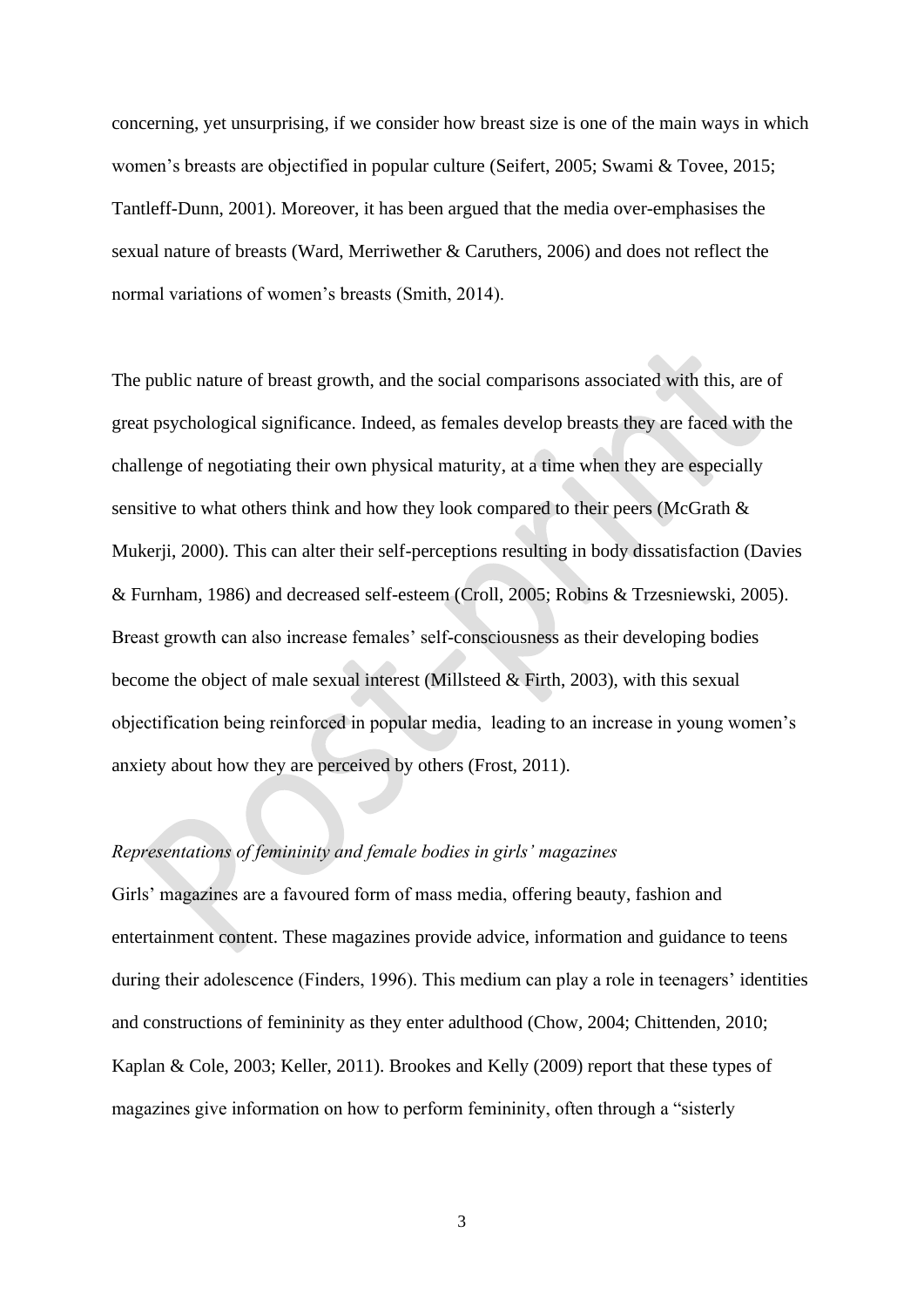relationship" of trust, advice and understanding between the reader and the magazine (Pattee, 2004, p. 5).

The number of girls' magazines surged in number in the late 1990's (Davalos, Davalos & Layton, 2007; Keller, 2011) and have long been a key source of feminist interest and critique (McRobbie, 2000), with researchers identifying a "murky brew of feminism, anti-feminism and postfeminism" infiltrating both material and digital publications (Jackson, 2018, p.33). Critical feminist researchers have highlighted how girls' magazines can perpetuate patriarchal notions of beauty and sexuality; that physical attractiveness is one of women's most important assets, and something all women should strive to achieve and maintain (Beale, Malson & Tischner, 2016; Keller, 2011). Exposure to such messages and media representations of the female form can contribute to psychological distress, body image concerns and low self-esteem (Dohnt & Tiggemann, 2006; Grabe, Ward & Hyde, 2008; Hawkins, Richards, MacGranley & Stein, 2004; Jones, Vigfusdottir & Le, 2004), and thus is an important public health issue.

Paradoxically, some feminist scholars argue that girls' magazines offer a platform for female empowerment and the popularisation of feminism; offering spaces for social acceptance and circulating images of alternative forms of girlhood (Karlyn, 2009; Keller, 2015). This empowerment argument has been supported by the emergence of the Body Positivity movement which broadly claims to challenge stigma towards bodies which are not deemed beautiful by traditional standards (Sastre, 2014). But this movement has been critiqued by some commentators (e.g. Gill & Elias, 2014) as not representing a straightforward liberation from beauty standards, rather adding an extra requirement to have a "beautiful mind" (p.183). Moreover, a tension between these ostensibly anti-feminist and feminist discourses can be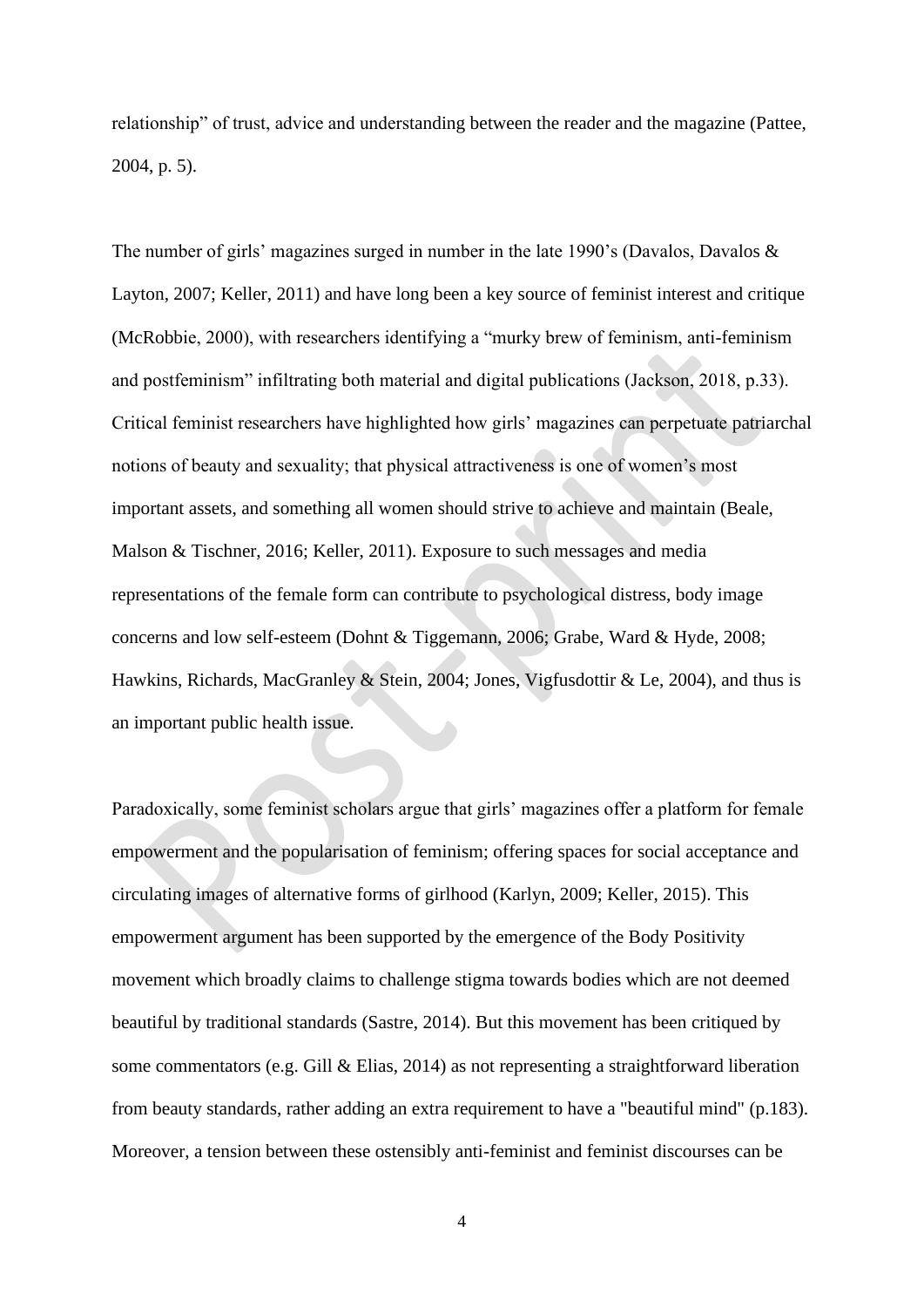found even within the same title. For example, following a textual analysis of over 200 articles featuring body related content in Seventeen magazine, Ballentine and Ogle (2005) identified that half the content portrayed unrealistic ideals, in contrast the other half encouraged readers to ignore prevalent discourses to have a perfect body and instead focus on health rather than appearance.

Feminist researchers have also identified how magazines aimed at girls and young women can be a vehicle for postfeminist messages. For McRobbie (2009), a key characteristic of postfeminism is the contradictory nature or 'double entanglement' of discourse about feminism, wherein it is taken as common sense, whilst at the same time refuted. In turn, Gill (2007, 2016) conceptualises postfeminism as a sensibility that consists of an interrelated, yet contradictory, group of features including: the pervasive sexualisation of contemporary culture; a shift from viewing women as sexual objects to sexual subjects; the increasing surveillance of women's bodies; the promotion of a self-improvement culture endorsed by the beauty industry; the silencing of discourse about structural, cultural and economic inequalities; and the championing of the neoliberal rationalities of individualism, choice, and consumption.

As an example, Jackson (2005) and Jackson and Westrupp (2010), argue that girls' magazines have become a purveyor of postfeminist sexuality, packaged with content about sexual techniques (e.g. how to kiss and 'snog' boys) and safe sex. In their analysis of Australasian girls' magazines they demonstrate how postfeminist ambivalences permeate the magazine content, with juxtaposing articles calling upon competing discourses of desire and danger. The former promoting messages that girls can be sexually free, sophisticated,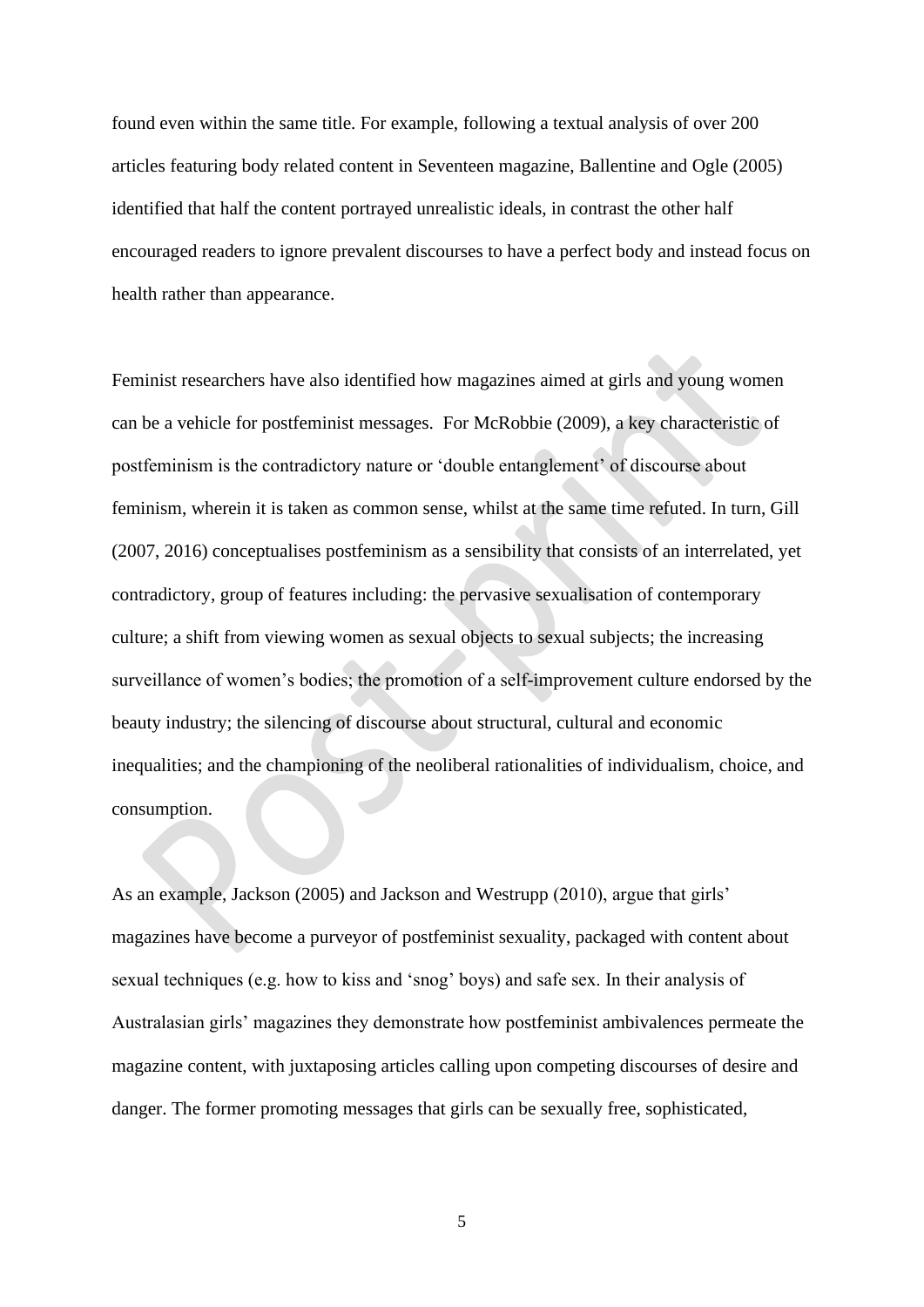empowered, and 'savvy', and the latter requiring girls to not be too assertive, and to engage in (hetero)sexual self-surveillance and be responsible in their sexual interactions with boys.

The multiple, often contradictory representations of femininity and the female form in girls' magazines have received considerable attention from feminist scholars. However, despite breast development being common to all female adolescents and a key signifier of femininity, the representation of breasts in girls' magazines has been overlooked. This study aimed to further advance research in this field by critically examining the discourses in two popular girls' magazines, Seventeen and Teen Vogue. This led to two research questions: 1) What discourses are deployed in articles on breasts in these two magazines? 2) What are the implications of these discourses in terms of the subject positions made available to the readers and writers?

# **Materials and methods**

## *Materials*

Reflecting the move in the magazine industry towards online publications (Rowlands, 2013), we analysed the representation of breasts in online editions of Seventeen and Teen Vogue, two magazines which are aimed at similar demographics. These are the market leading titles in the United States, which have world-wide penetration thanks to their online provision.

*Seventeen*. First launched in 1944, Seventeen is now the largest selling teen beauty and fashion magazine, reaching nearly 5 million young women, aged 12 to 24 years (Hearst, 2019). Although the magazine caters to teenage girls, Seventeen reports that the median age of its readers is 23.9 years (Heart, 2019). At the start of 2017 the magazine reduced its hard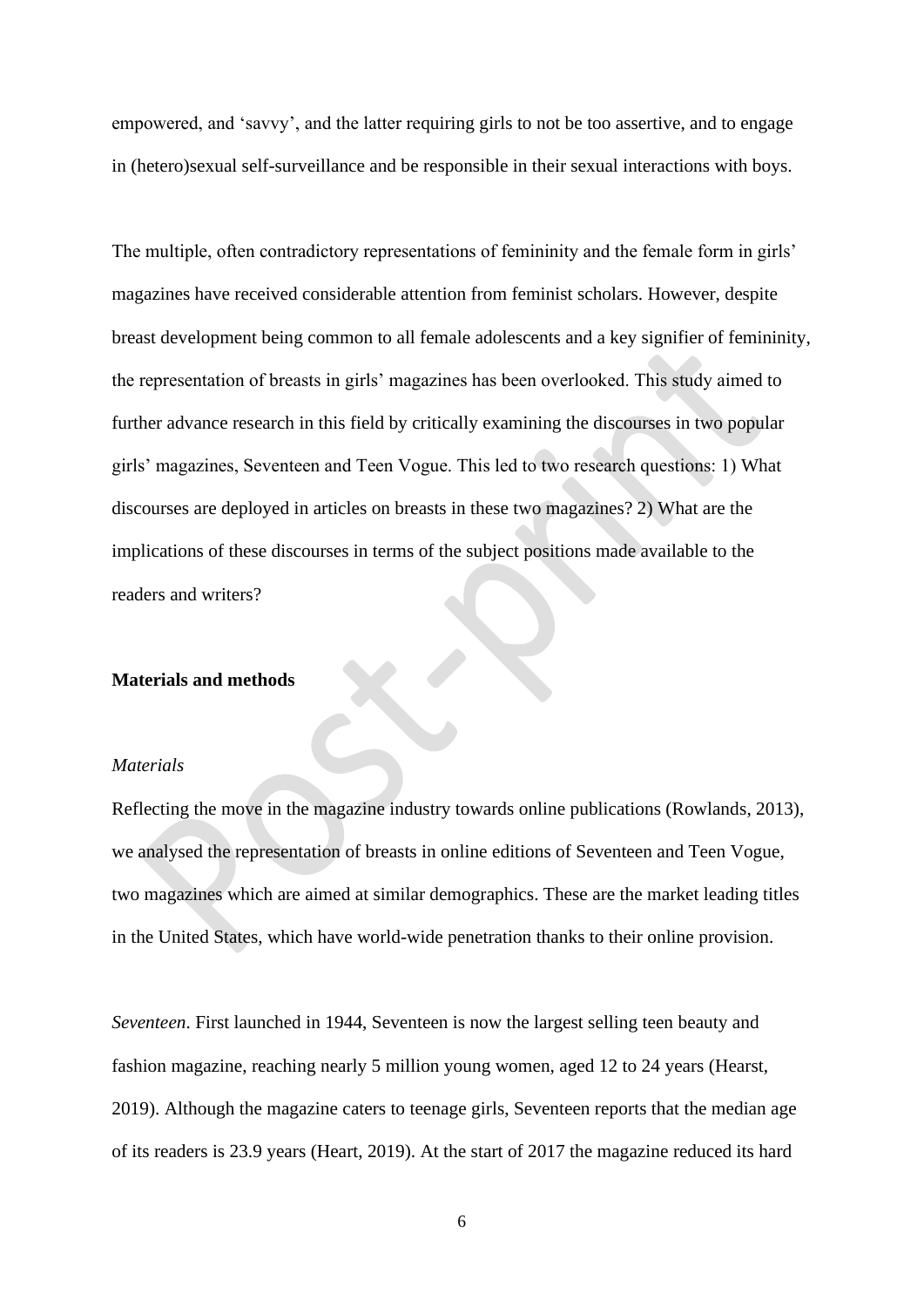copy publication frequency from 10 issues a year to six, to focus on online content. The magazine's online website (Seventeen.com) receives 2.7 million visitors per month (Hearst, 2019), with the majority of traffic from the US (36.8%), followed by the UK (8.0%) and Canada (6.3%) (SimilarWeb, 2019). Seventeen reports on a variety of topics including fashion, beauty, entertainment, love, life and health.

*Teen Vogue.* Launched in February 2003, Teen Vogue is a fashion and entertainment magazine for girls. Teen Vogue has over one million subscribers and delivers a variety of content through a combination of print, TeenVogue.com, 15 social media platforms, and a video channel (CondeNast, 2017). Following a steep decline in teen fashion magazine sales in recent years, Teen Vogue cutback on its print distribution in 2015 in favour of online content. The number of US website visitors more than doubled from 2.9 million in January 2016 to 7.9 million in January 2017 (Fernandez, 2017). In June 2019 it was reported that the majority of visitors to teenvogue.com come from the US (44.6%), with the UK (8.3%) and Canada (5.3%) the second and third highest (SimilarWeb, 2019). In addition to news and politics, the articles typically focus on fashion, entertainment, beauty, lifestyle, and wellness.

# *Search strategy*

To identify relevant articles, the authors used the search engines provided on the magazine websites and used the search terms 'breasts', 'boobs', and 'bras'. No date restriction was imposed on the search. All articles published online where breasts or bras were the primary focus were included. In total, the data corpus consisted of 105 articles; 51 from Teen Vogue (published from 03/2015 to 11/2017) and 54 from Seventeen (published from 01/2015 to 11/2017).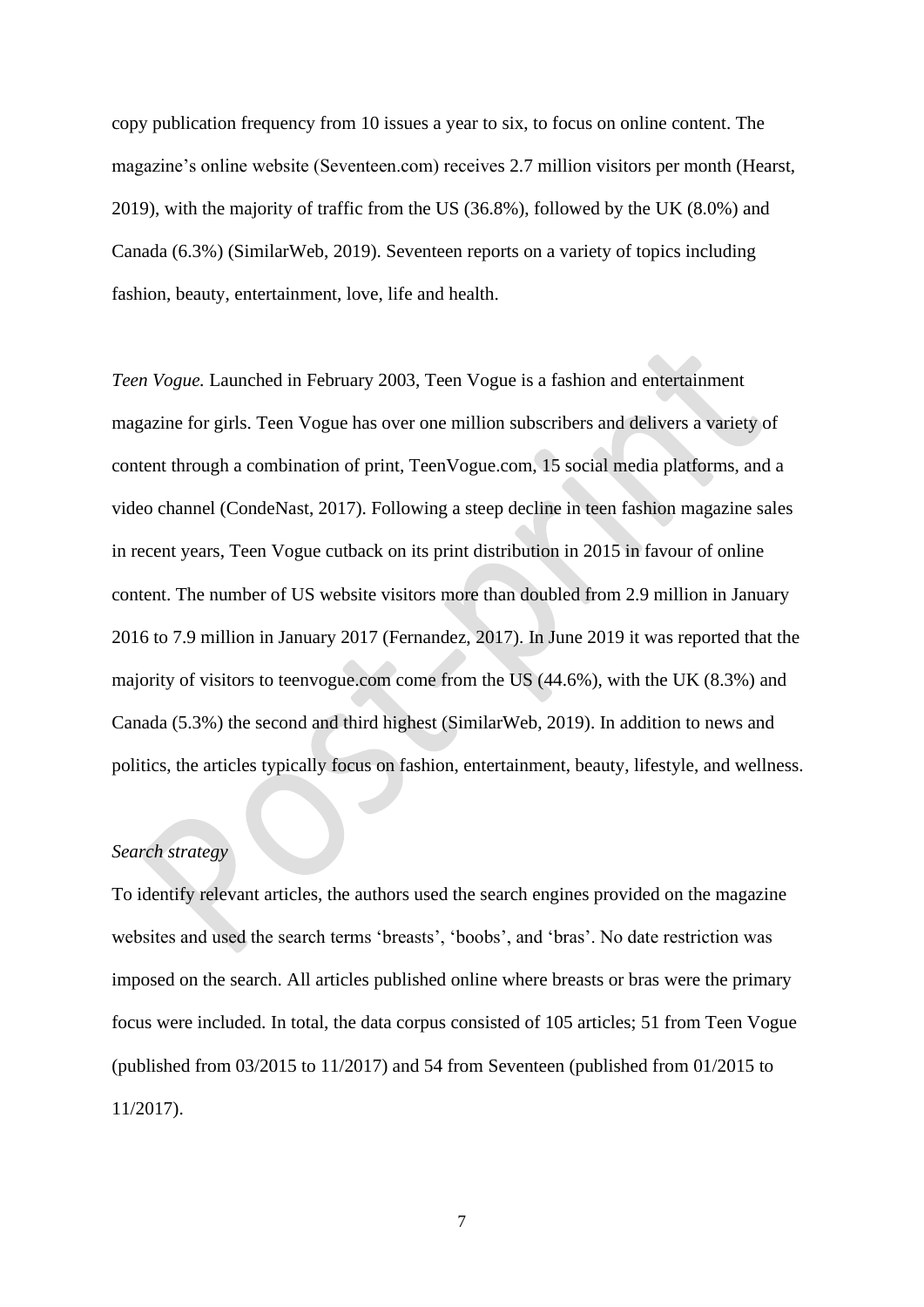## *Analytic approach*

We followed Willig's (2013) six steps of Foucauldian discourse analysis to identify how the articles collectively produced particular ways of speaking about and representing breasts. We paid particular attention to the ways in which social, cultural and historical contexts informed understandings of what are deemed 'natural', 'normal' and 'ideal' shapes, sizes, functions and meanings of breasts.

Initially, the second and third authors divided the data corpus between them and through reading, re-reading and coding the data, identified the main 'objects of discourse': the common ways in which breasts, bras and related issues were discussed. This process included the exchange and re-coding of a sub-set of articles to check the reliability of the initial codes. Step two was to share their initial analyses with the other members of the research team and identify the competing, and potentially contradictory, ways in which breasts were represented. The third step was to discuss the potential consequences of these representations, in terms of femininity, feminism, consumption, body-positivity and the sexualisation of women's bodies. Next, we explored how these different representations made particular subject positions available for the writer and reader. The final two steps involved looking at practice and subjectivity. This involved analysing the roles, characters and types of person the reader was able to inhabit or connect with in the text, and what could legitimately be said, done and felt from these positions.

#### **Analysis**

The two magazines deploy distinctively different constructions of breasts. Although they both profess to adhere to a Body Positive message, they enact that stance in very different ways.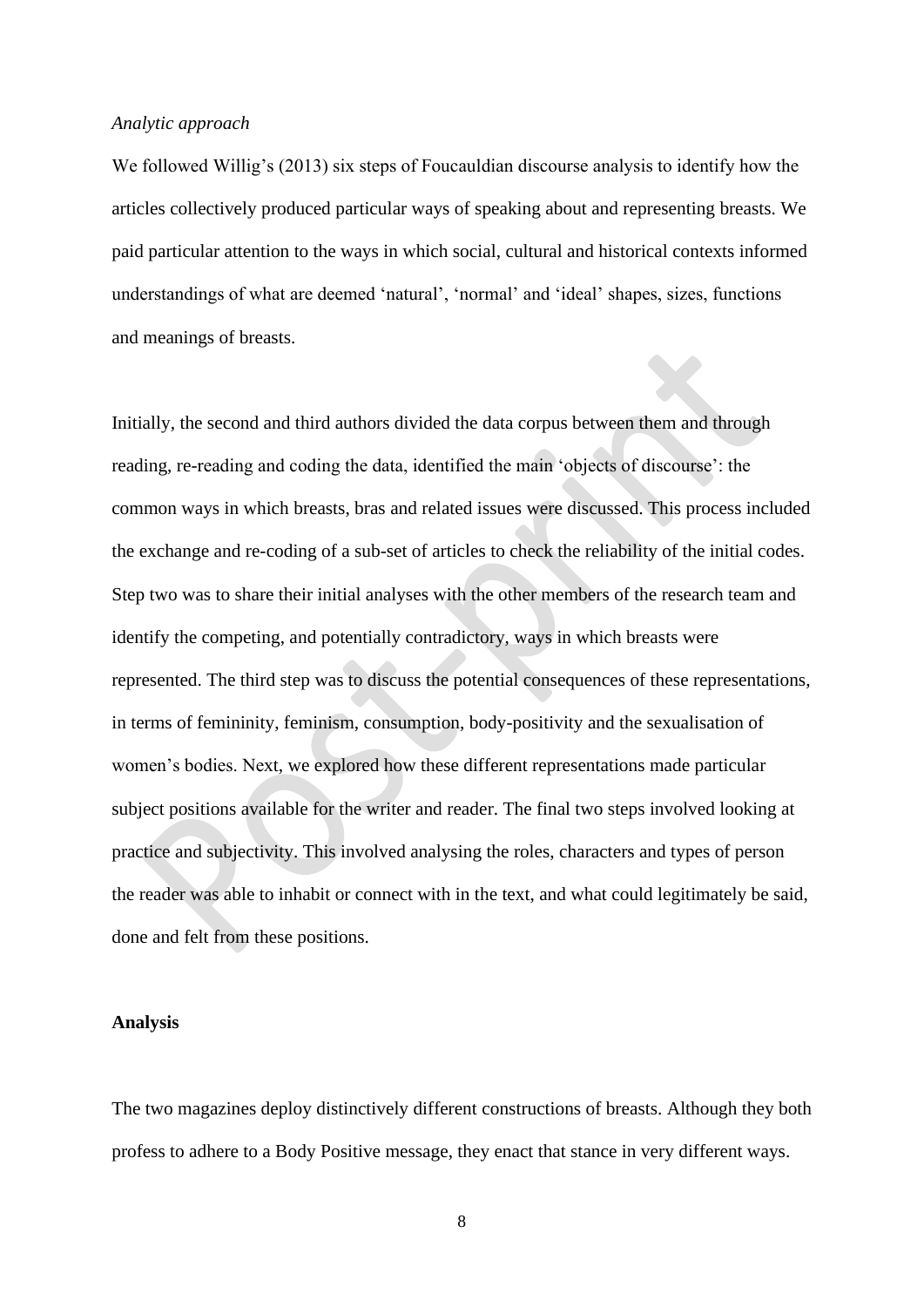The two magazines diverge in their deployment of either feminist or postfeminist discourses that open up different opportunities for talking about breasts and the associated subject positions.

We argue that Seventeen presents contradictory, postfeminist discourse to girls, simultaneously trying to tell girls that all breasts are normal, and that they should feel happy and confident about them, whilst also telling them that their breasts are problematic and need managing. Emerging from this discursive framework, the subject positions made available to girls are the 'dispassionate critic' and the 'consumer', where bras are proposed as the solution to problematic breasts.

On the other hand, Teen Vogue articles reproduce feminist discourse which urges readers to adopt radical, political responses in order to challenge the potentially damaging messages surrounding breast ideals and the sexualisation of breasts. This opens up a 'feminist advocate' subject position for girls that unites writers and readers in collective action. Girls reading Teen Vogue are encouraged to celebrate breast variability yet, like Seventeen readers, are also told to do work on the self. However, by framing this call within a broader feminist collective discourse, we argue it is less contradictory.

#### *Postfeminist discourse - Contradictory body positivity representations*

As noted previously, postfeminist discourse is characterised by multiple and contradictory themes, where feminist messages are at once taken into account and simultaneously undermined. This was evidenced in the Seventeen articles where talk about breasts was underpinned both by Body Positivity discourse and by patriarchal discourse, which were deployed seemingly arbitrarily from one article to the next.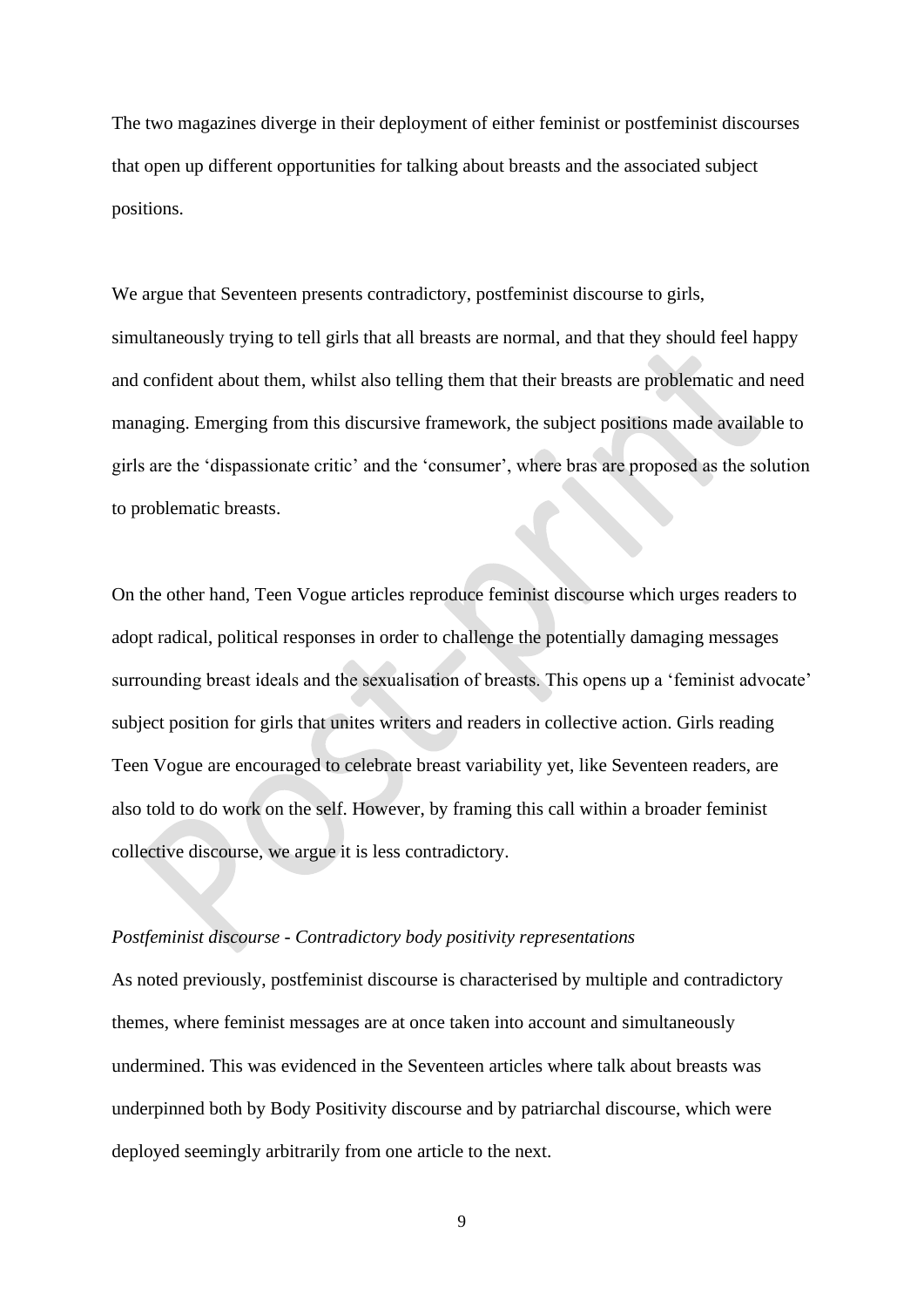A considerable number of articles discussing breasts were informed by Body Positivity discourse. Sastre (2014) describes the Body Positive movement as "a loose set of philosophies" (p. 939) dedicated to a rejection of unrealistic ideals and embracing body acceptance. It has roots in the fat acceptance movement that began during second wave feminism and gained further prominence during third wave feminism (Cwynar-Hotra, 2016). But the Body Positivity discourse is not always internally consistent and has a variety of messages with different potential consequences in terms of the ways it enables and constrains young women. For example, on the one hand, Seventeen critiques unrealistic media portrayals of ideal breasts and calls to a normalisation of variety:

"If your only understanding of boobs came from the Victoria's Secret Fashion Show, you'd be confused. Because boobs aren't always symmetrical, perky, round, tan, and encased in a million-dollar diamond-encrusted bra. Real boobs — boobs without bras — come in a million different variations. Some boobs are full, some are flat, some are pointy, some are saggy, some are big, some are small, some are different cup sizes" (Seventeen, 15 Photos Will Make You Love Your Breasts Just as They Are Oct 6, 2017).

But at the same time as advocating for Body Positivity, in the sense of rejecting ideals, there is an accompanying evocation of the necessity to "Love Your Body" (Gill & Elias, 2014):

"As you know, breasts come in all shapes and sizes and no two — not even the two on your chest — are exactly alike… the way your breasts change might not be the same way your best friend's breasts change. Enjoy your lifetime of being a person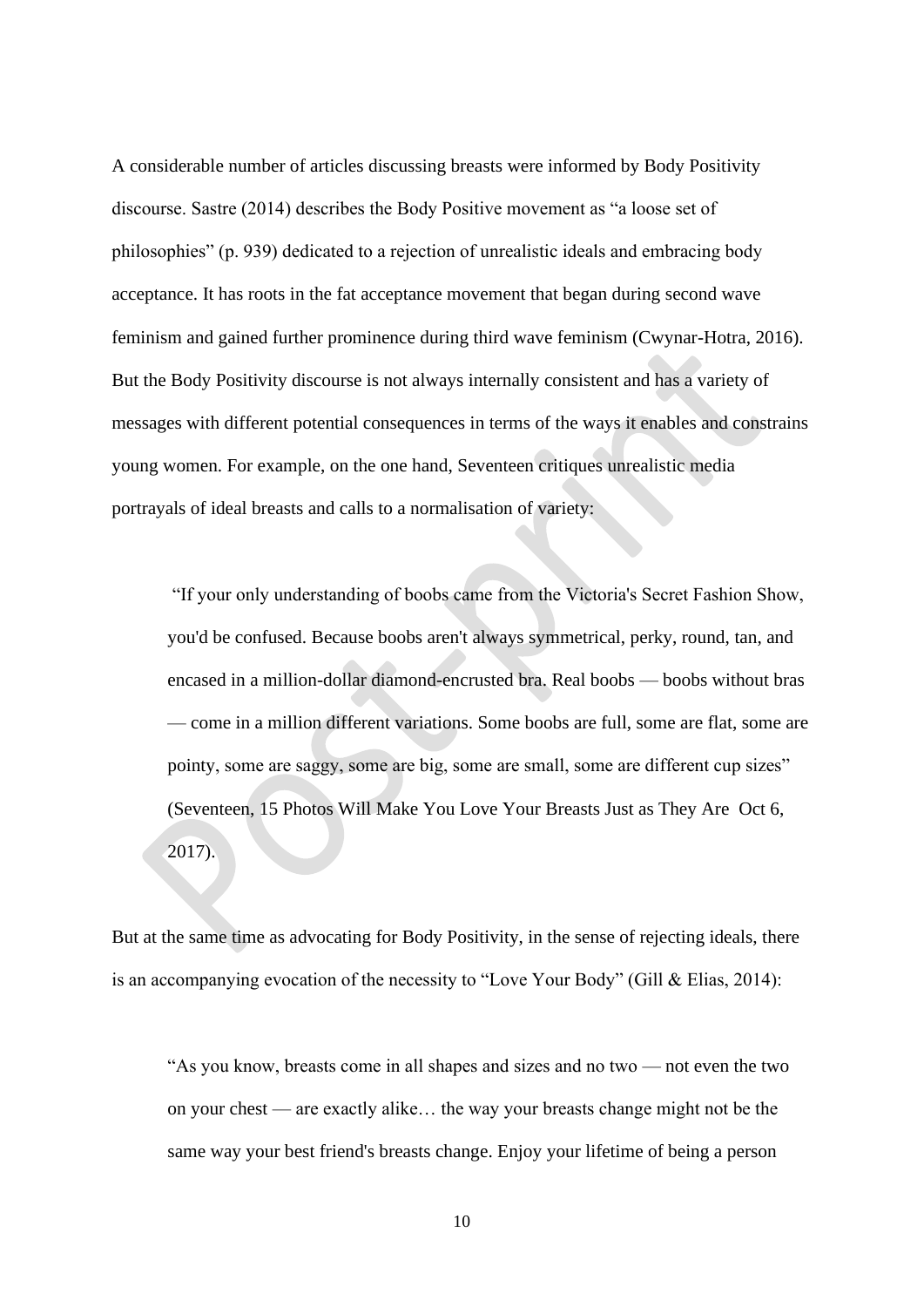with boobs. It's a wild ride but also it's incredibly good and fun." (Seventeen, Here's When Your Boobs Really Stop Growing, Sep 18, 2017)

Although a seemingly positive, feminist inflected message, this "Love Your Body" discourse is actually a call to do emotional work. Girls are expected to find their breasts enjoyable, "fun" and "a wild ride". This can be viewed as a pernicious message that expands the site of surveillance from the purely physical to include the emotional (Gill & Elias, 2014). There is a focus on the regulation of emotions to either embrace the positive or at least hold in check negative affect:

"Whether you were one of the first in your class to get boobs, or you're still waiting for yours to grow, it can be hard not to worry sometimes about how your chest measures up. You may not know how they're supposed to look, if your nipples should be dark or hairy, or if it's normal if your boobs feel a little lumpy. When it comes to your breasts here's what's normal — and what's not...Don't stress too much about your size either way. Everyone's breasts are different, and having small boobs is awesome... Embrace what you have and don't waste time worrying about how your breasts measure up. (Seventeen, 9 Weird Things About Your Boobs That Are Totally Normal, Oct 10, 2017).

Here there is a call to increase the scope of what is considered normal, but by doing so this inadvertently reinforces the concept of 'abnormality'. Thus, the writer takes up the subject position of 'expert', and becomes the final arbiter of constructions of normality and abnormality. This is a textbook example of Sastre's (2014) argument that, "The seemingly well-intentioned [projects on Body Positivity]... reflect, more than reject, the very narratives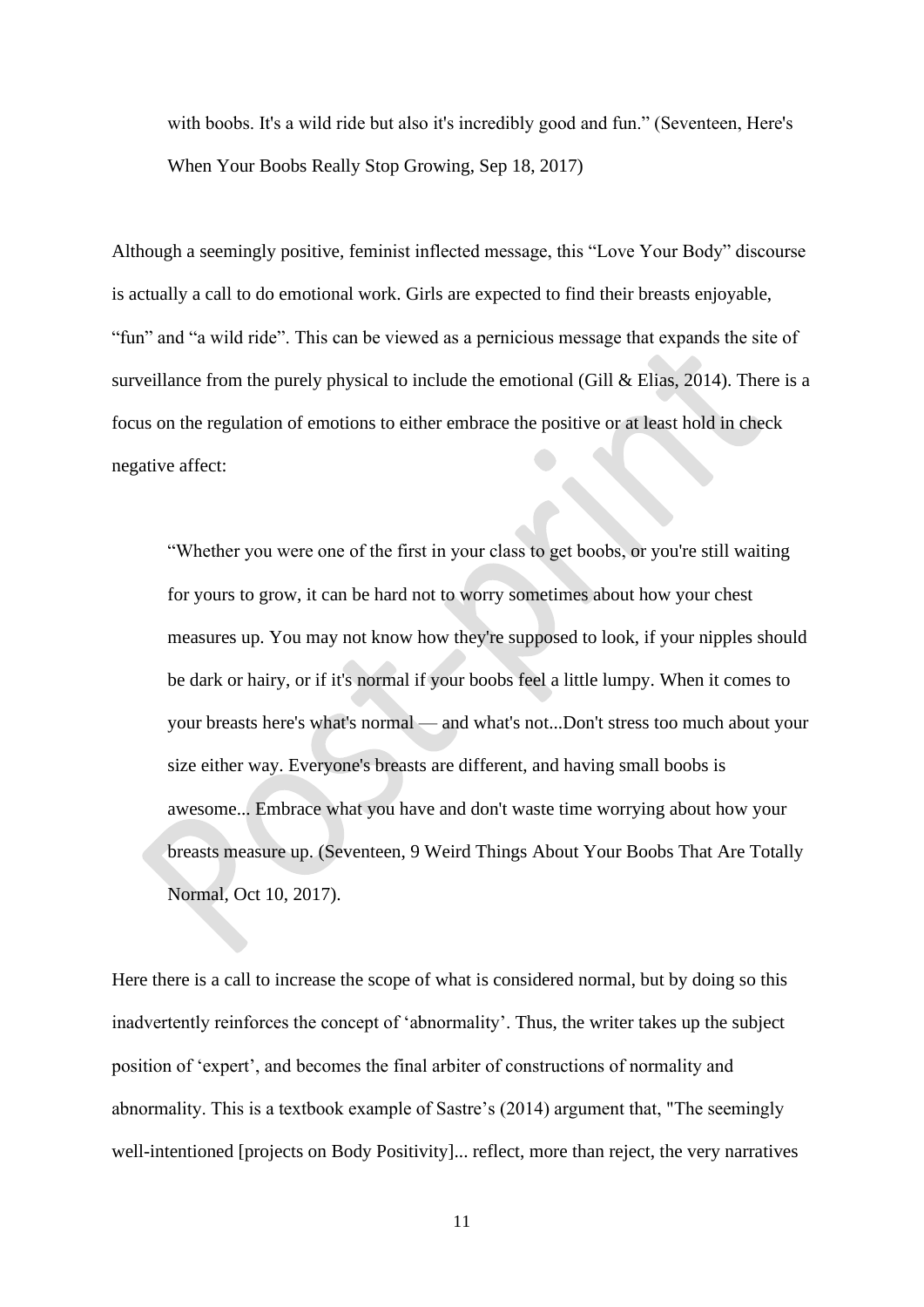of conformity and regulation they seek to push past.... [They] construct propriety boundaries around normativity despite their paradoxical emphasis on dismantling bodily standards altogether" (p.930). Interestingly, all of these extracts demonstrate Seventeen's broad approach to the challenge of promoting Body Positivity which is to treat, "both the problem and its solutions as personal, individualised and psychologically based" (Gill & Orgad, 2015, p.331), as opposed to seeing structural or political solutions.

By itself, the deployment of the Body Positivity discourse in Seventeen offers some constructive opportunities for readers to take up. However, across the data set as a whole, there was a far from consistent message and frequent reproduction of the very patriarchal discourses the Body Positivity movement proclaims it seeks to challenge. We argue that young girls reading Seventeen are confronted with the notion that there is an ideal breast size and shape to aspire to, and that not achieving this ideal will be problematic. The ideal breast is sketched out again and again, at times explicitly, at times obliquely. For example, there are articles entitled 14 Hardcore Struggles All Girls With Big Boobs Can Relate To (Oct 3, 2017) and 15 Struggles All Flat-Chested Girls Understand (Jan 12, 2015), but none directed to girls with medium sized breasts, the implication being that they are unproblematic. Here then, the ideal breast emerges as the unspoken space between the metaphorical shadows thrown by inferior breasts.

Frequently the discourses of Body Positivity and unrealistic ideals were entangled, sometimes in the same article, ultimately constructing breasts in a fundamentally contradictory manner. For example, the title of the article below frames the content within Body Positivity discourse, with a call for normalisation of various types of breasts (There Are Seven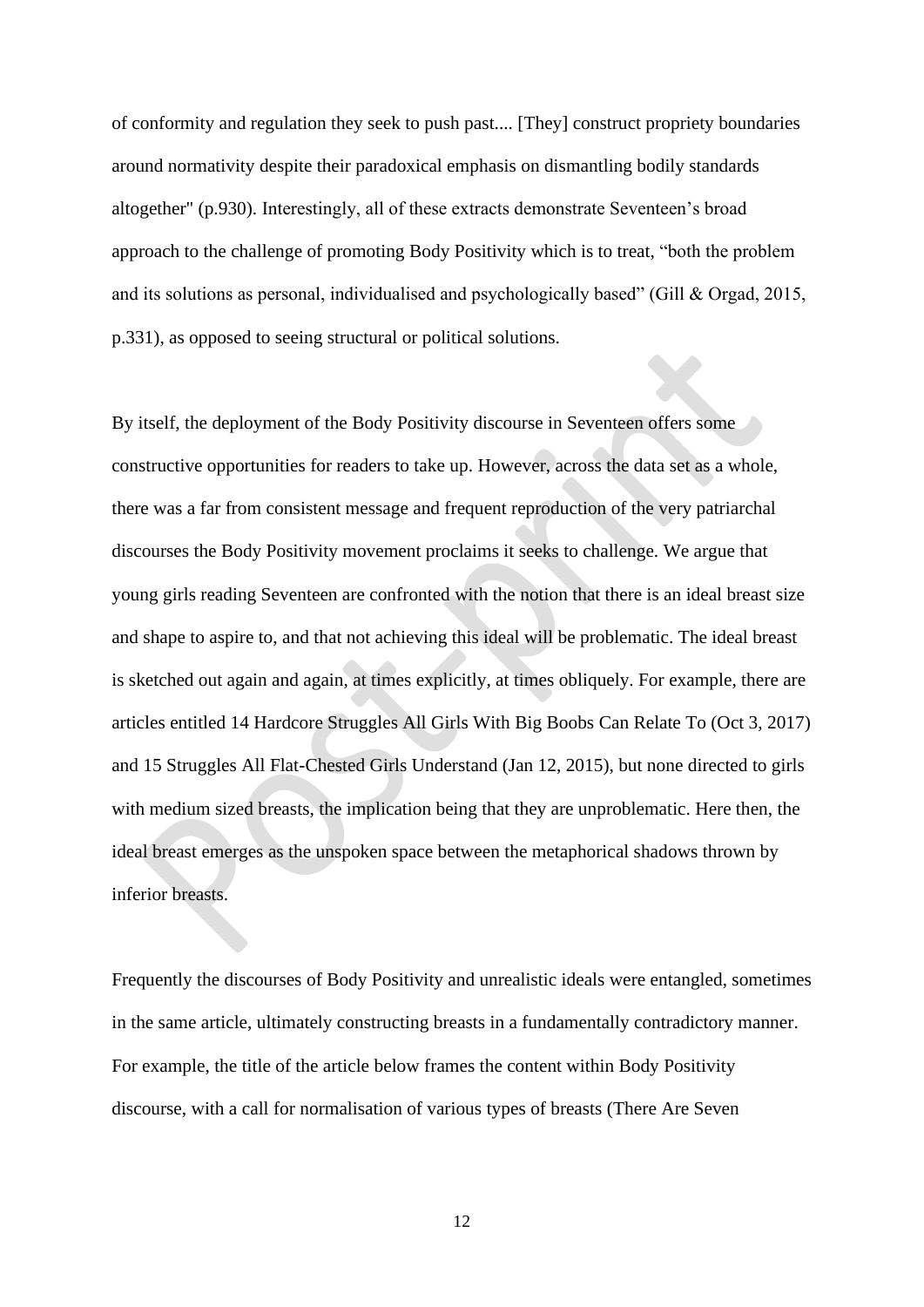Different Types of Boobs in the World, Apparently… And they're all normal); yet this is undone in the text of the article, where an ideal breast is explicitly described:

"If your breasts appear to be equally full at both the top and bottom, then you've got round boobs. People with these assets don't tend to need particularly structured, padded bras, as you don't need the bra to help shape the breasts — nature's done that for you." (Seventeen, There Are Seven Different Types of Boobs in the World, Apparently… And they're all normal, February 2016).

Those fortunate people who own this physical capital are told that they do not need a bra to correct any imperfection (an issue repeatedly noted in the data which we will discuss later). And the idea that there is such a thing as an ideal is reinforced with an appeal to biological determinism ("nature's done that for you").

One example of how the contradictory discourses shift across time can be seen in Seventeen's coverage of one incident in two separate articles. In April 2016, Victoria's Secret released a new line of unpadded bras. One of the spokespeople for the campaign boldly declared that being confident is now fashionable, implying that small breasts were now officially admitted into the pantheon of acceptable sizes:

"…the brand recently revealed the new addition of bralettes, which feature zero padding, to its ample selection of lingerie. The tag line for the range of bralettes is "No padding is sexy now!" Taylor added, "I think being yourself and being natural nowadays is so in style." (Seventeen, These Victoria's Secret Angels Say You Should Embrace Your Small Breasts, April 2016).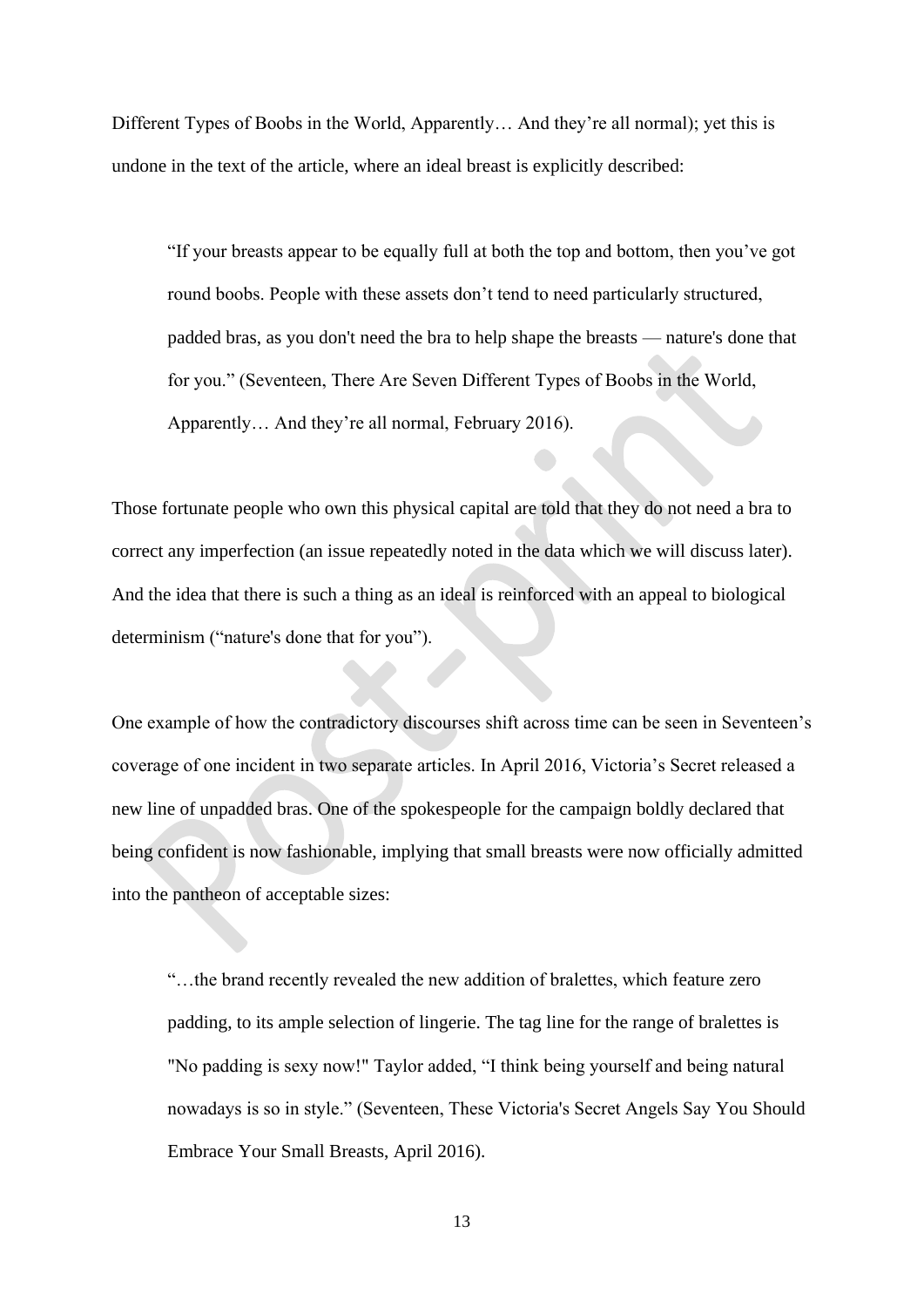This advertising campaign was uncritically reported by Seventeen, indirectly reinforcing the message small breasts were once unacceptable. However, one month later, Seventeen reported on a social media backlash against the campaign:

"People say their new ad proves they've been against small boobs all along. With extra emphasis on the word "now", many feel that the brand is implying that no padding was somehow unsexy before. Still others object to the bras themselves, which they say exclude women with larger chests. It's a complaint often directed at Victoria's Secret, which, despite being the number one bra retailer in the world and controlling close to 35 percent of the market, has always put their focus squarely on thin, small-breasted women, even as they promote the look of large breasts with their extreme padding". (Seventeen, Here's Why Some Women are Angry AF at Victoria's Secret, May 2016).

The backlash focussed on the contradictions and negative messages of the campaign which reinforced unrealistic body ideals. Whilst this report is consistent with Seventeen's professed Body Positivity stance, they failed to make reference to their own original, uncritical coverage of the campaign, and the language used is deliberately neutral ("Why some women are angry…"; "many feel..."; "others object"). In this way, Seventeen typifies the 'double entanglement' of postfeminist discourse (McRobbie, 2009); opportunistically professing Body Positivity credentials, while simultaneously dissociating itself from being seen to take an explicitly confrontational feminist position. In turn, this requires young female readers to negotiate a dilemma, wherein only a month earlier they were exposed to a credulous report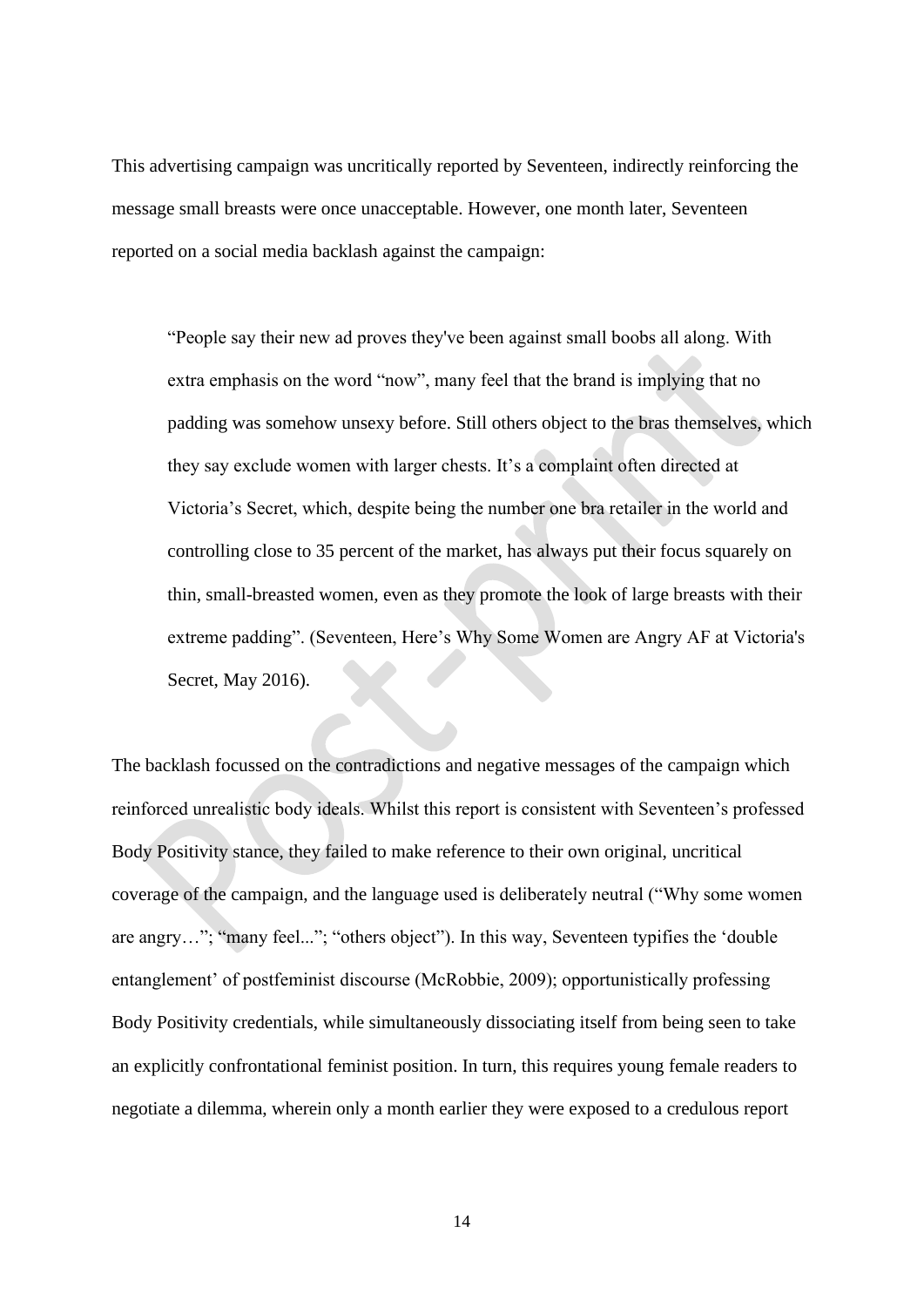which reinforced the message that there is such a thing as acceptable breast size which is determined in the public sphere by companies such as Victoria's Secret.

This discourse therefore casts the writer in the subject position of a 'dispassionate critic'. It enables them to offer a tentative rejection of unrealistic body ideals but from a detached, passive stance (literally using passive forms of grammar), rather than as a proactive agent of change. Mirroring the position of the writer, the reader is also offered the same role: as a passive character with no opportunity for anger or protest. There is also no suggestion of allyship between the writer and the reader. It is a lonely, constricted space.

Alongside the 'dispassionate critic', the readers were also regularly offered the opportunity to take up a second subject position, that of 'consumer'. This subject position is offered as a solution in discussions about a range of 'problems' with breasts including breast size, breast shape, the visibility of breasts and non-physical problems such as lack of body confidence. The solution is for the reader to take up the role of consumer by buying and wearing bras. In line with neoliberal rationalities, the reader is told to consume to solve the problems. The following examples are from numerous articles published in Seventeen on how the purchase of bras can 'fix' unsatisfactorily shaped breasts, problematic small breasts, and difficult large breasts (to the point that people with large breasts are told they "can't ever go braless").

"High school junior Andria Castillo…[said]…that she dropped out of taekwondo classes after she began feeling self-conscious about her chest size, which she felt was too small for her age…A properly-fitting sports bra could make a world of difference for you: shop the best sports bras for your cup size here." (Seventeen, More Girls Are Opting Out Of Sports Because Of Their Boobs, May 2016).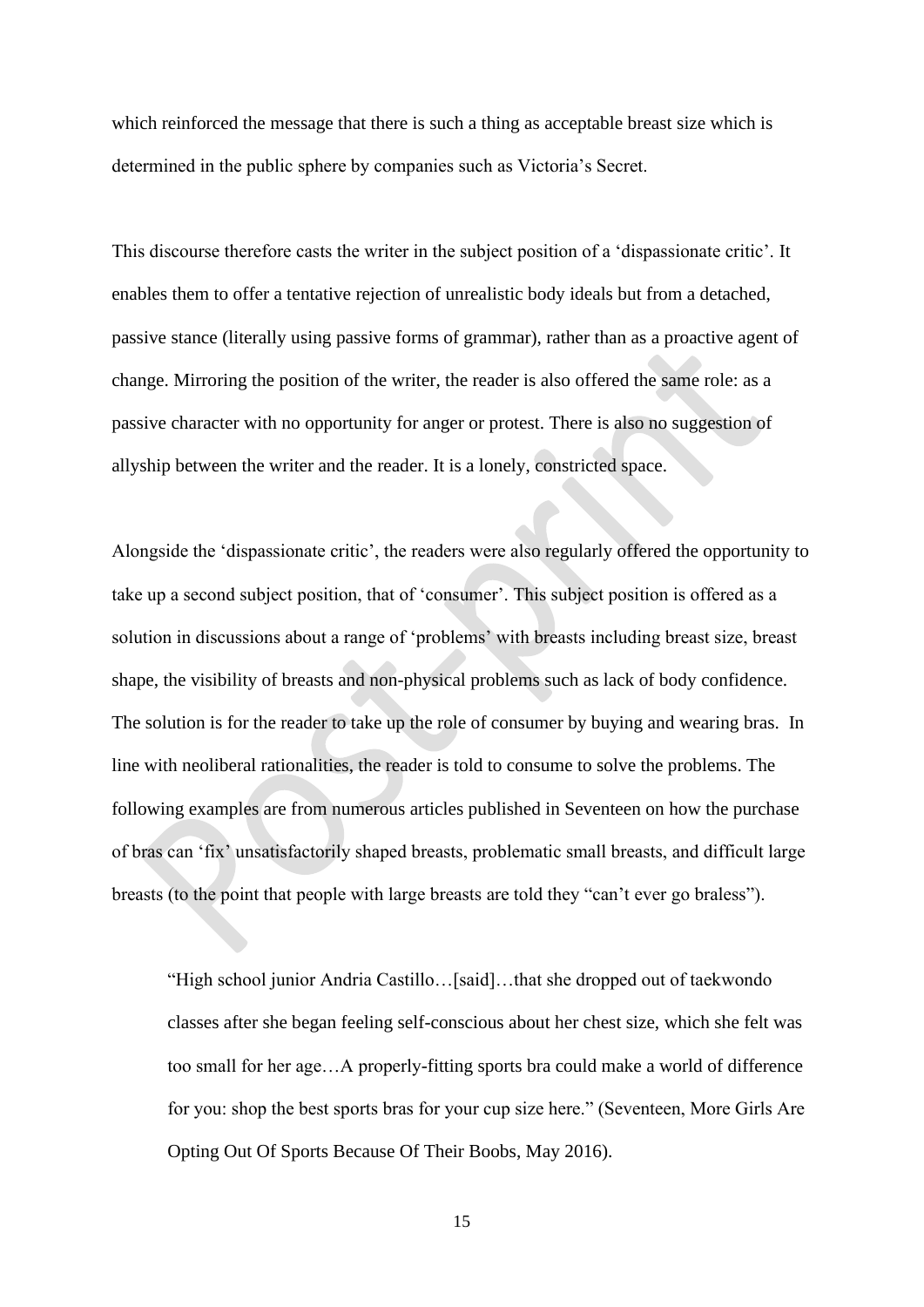"You can't wear cute strappy summer dresses because you can't ever go braless." (Seventeen, 15 Problems Only Women With Big Breasts Have in the Summer, June 2015).

The function of bras is not only to correct the physicality of breasts but also to play an important role in perception management.

"And when you complain, your friends hit you with, "But you don't even need a bra." (Because it's not like you have nipples or anything. \*sigh\*)". (Seventeen, 15 Struggles All Flat=Chested Girls Understand, January 2015).

"A-Cup: Just because you don't need a ton of support, doesn't mean you can skip wearing a sports bra. You want to look for a thicker fabric that will smooth you out". (Seventeen, The Absolute BEST Sports Bras For Every Cup Size, July 2015).

The excerpts above illustrate a challenge for female readers, who are required to negotiate the negative message that, no matter what amount of breast tissue you have, nipples must be hidden, with "smooth you out" being a coded allusion to the rule that the outline of nipples should not be seen. Again, bras are imposed as the unavoidable solution.

Analysing the subject position of 'consumer' in its entirety, we see that it offers readers an individualised approach. The problems, be it having the wrong shaped or sized breasts, having visible nipples, or not being confident enough, are located within the person, with the solution similarly located. In response to their flawed physical and emotional states, the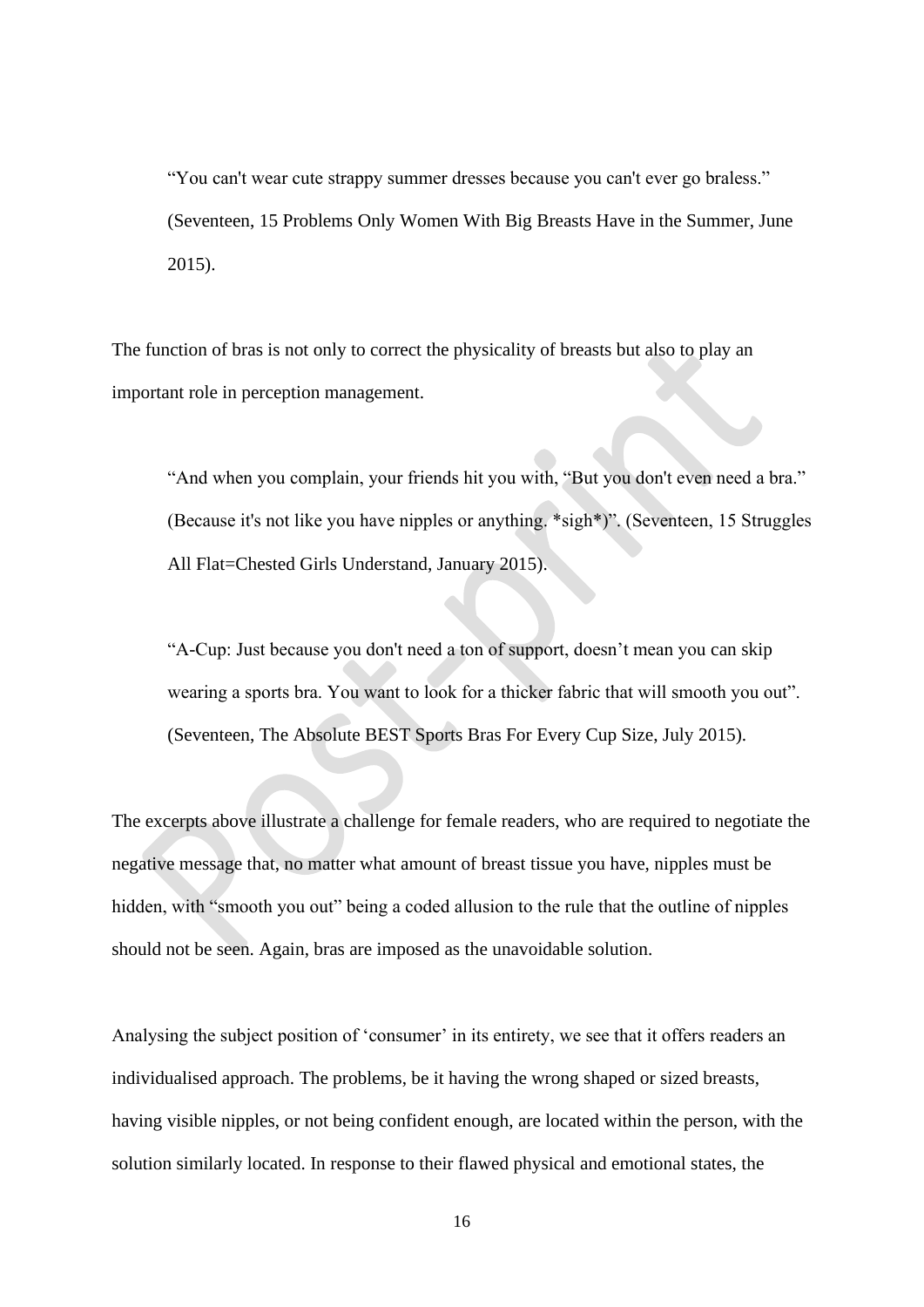individual is called upon to purchase a resolution. The consumption of bras is presented as the easy road to self-transformation. In doing so, this subject position constrains what the reader can legitimately do and feel in relation to their breasts. This responds to the symptom, not the cause of the problem, i.e. the wider cultural conditions that reproduce unrealistic ideals of breasts.

## *Feminist discourse - Socio-cultural analysis*

Unlike the individualistic, neoliberal, consumptive rationalities of postfeminist discourse in Seventeen, in Teen Vogue, a feminist-informed discourse offers structural and socio-cultural analysis of breasts.

Teen Vogue highlights the dominant media discourse that constructs breasts as sexual. Their response to that message is consistently confrontational, rejecting the unspoken assumption that breasts are inherently and unavoidably sexual.

"Men have long enjoyed freeing their nipples, but women are stigmatized for the same privilege…A woman's nipple, even if she is breastfeeding, the ultimate act of innocence, is sexualized". (Teen Vogue, Why Women's Nipples Are Inciting Outrage In Times Square And On Instagram, August 2015).

A social constructionist critique is offered: breasts are not inherently sexual, rather they are sexualised by society. Teen Vogue introduces a number of explicitly political ideas in relation to the sexualisation of breasts. Here we can see reference to the sexual double standard as applied to the acceptability of male vs female nipples. This feminist argument becomes even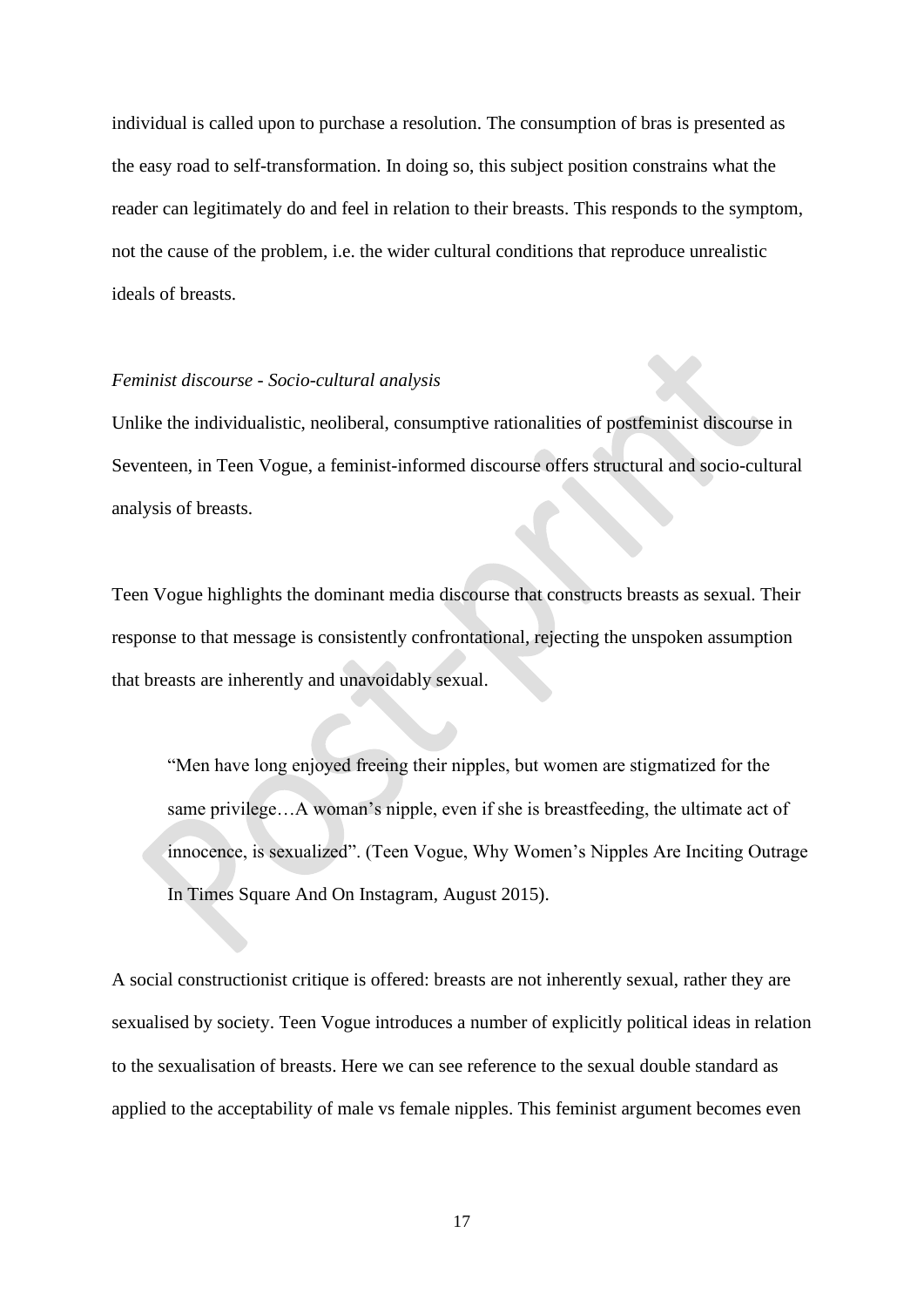more explicit with the frequent evocation of the feminist movement in relation to breasts and the wearing of bras.

"…women have long been harshly and unfairly policed for the way we dress, so going braless not only serves as a daring style statement, but a trend that boasts a bold feminist message". (Teen Vogue, 10 Times Celebs Convinces Us To Try The Bra-Less Trend, November 2017).

Teen Vogue also urges readers to tackle the origin of the messages, arguing that the responsibility for change lies with people in positions of authority, not with individuals who might unwittingly reproduce dominant discourses. In the example below, which reported on an incident in an American High School where boys stuck up posters saying that bra straps were distracting them, Teen Vogue advocates an innovative response, where the boys are positioned as patsies of the patriarchal system:

"They aren't to blame for this sexist response, but we know who is. So instead of being angry at the boys who wrote that poster, let's focus on challenging the people who teach them those ideas and on dismantling the system that allows them to do so. We should be questioning authoritative figures who tell young boys that girls are just a distraction, that their bodies are bad, and that they need to change their appearance to cater to boys' sexuality". (Teen Vogue, Boys Calling Bra Straps Distracting Is Part Of A Larger Problem, June 2017).

Through the repeated use of the (first person, plural) pronoun 'we', the writer actively positions themselves alongside the reader, facing the same injustices and potentially working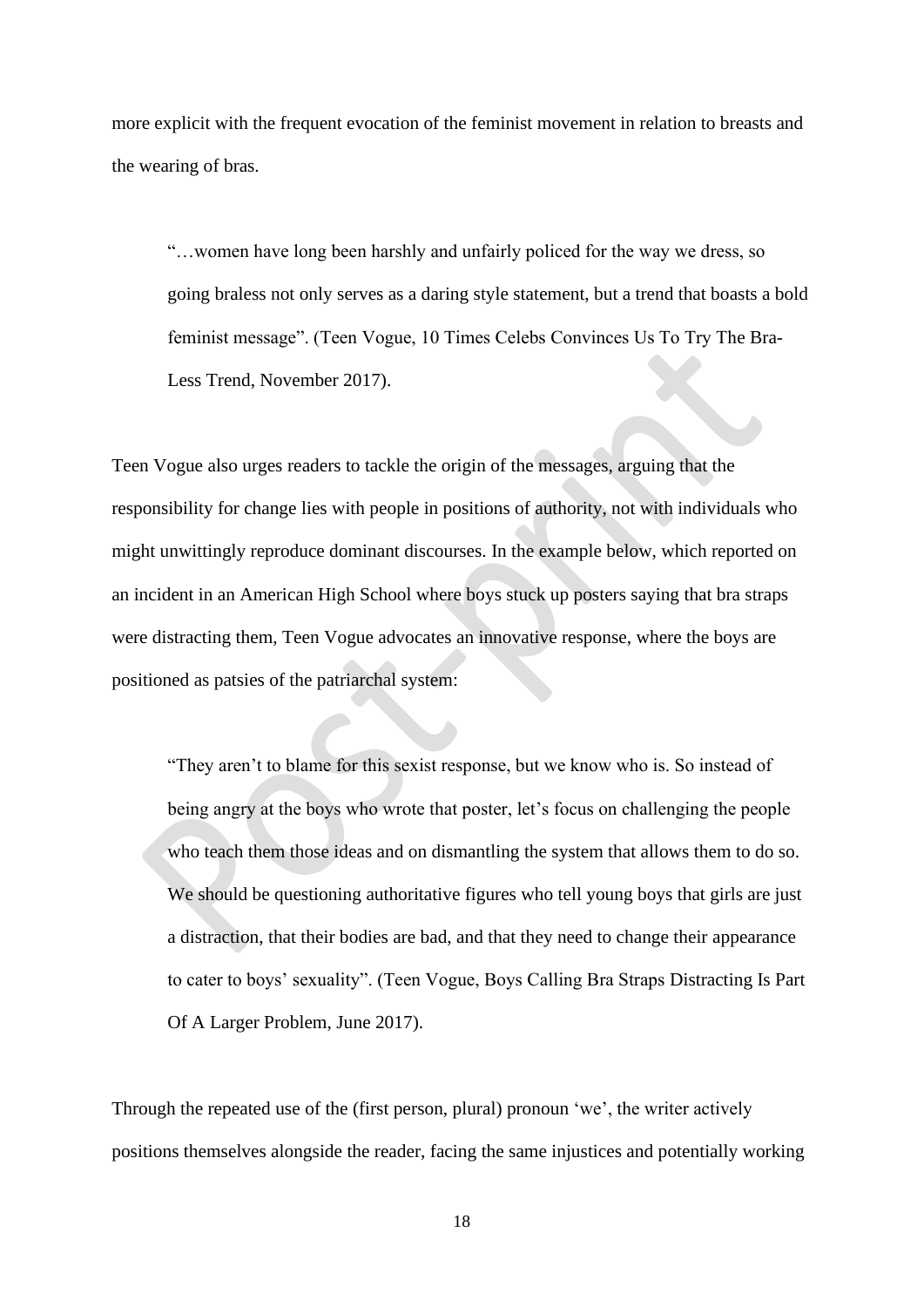collectively as a community. This is an example of how the feminist discourse in Teen Vogue opens up the subject position of 'feminist advocate' for their readers. Writers and readers are invited to work together in resisting patriarchal standards of femininity, promoting gender equality, and to engage in active, political critique of how those concepts are applied to the self and the body. It also relocates potentially troubling experiences associated with breasts away from being a lone, personal problem, to a wider, socio-cultural and political issue that can be challenged.

This subject position enables writers to deploy politically informed terminology such as 'patriarchy', 'toxic masculinity', 'double standards', and 'the male gaze' throughout the magazine. Conversely, the word 'feminist' or 'feminism' or any of these associated terms never appeared in any of the Seventeen articles selected for analysis.

Whilst Seventeen switches between two discourses, embracing Body Positivity on the one hand, and upholding unrealistic ideals of beauty on the other, Teen Vogue tries to challenge the notion of breast ideals by encouraging girls to embrace variability. Teen Vogue articles acknowledge girls' breasts come in a spectrum of shapes and sizes, and highlights that individual changes in breasts will also occur across the menstrual cycle, and across a lifespan.

"Your boobs can change a full size during a single menstrual cycle, so don't be surprised that they go through a lot in your life. From childhood on, breasts will change size and shape periodically, so cherish what you have going on now before it morphs into something even better." (Teen Vogue, Fun Facts About Your Boobs You Probably Didn't Know, April 2016).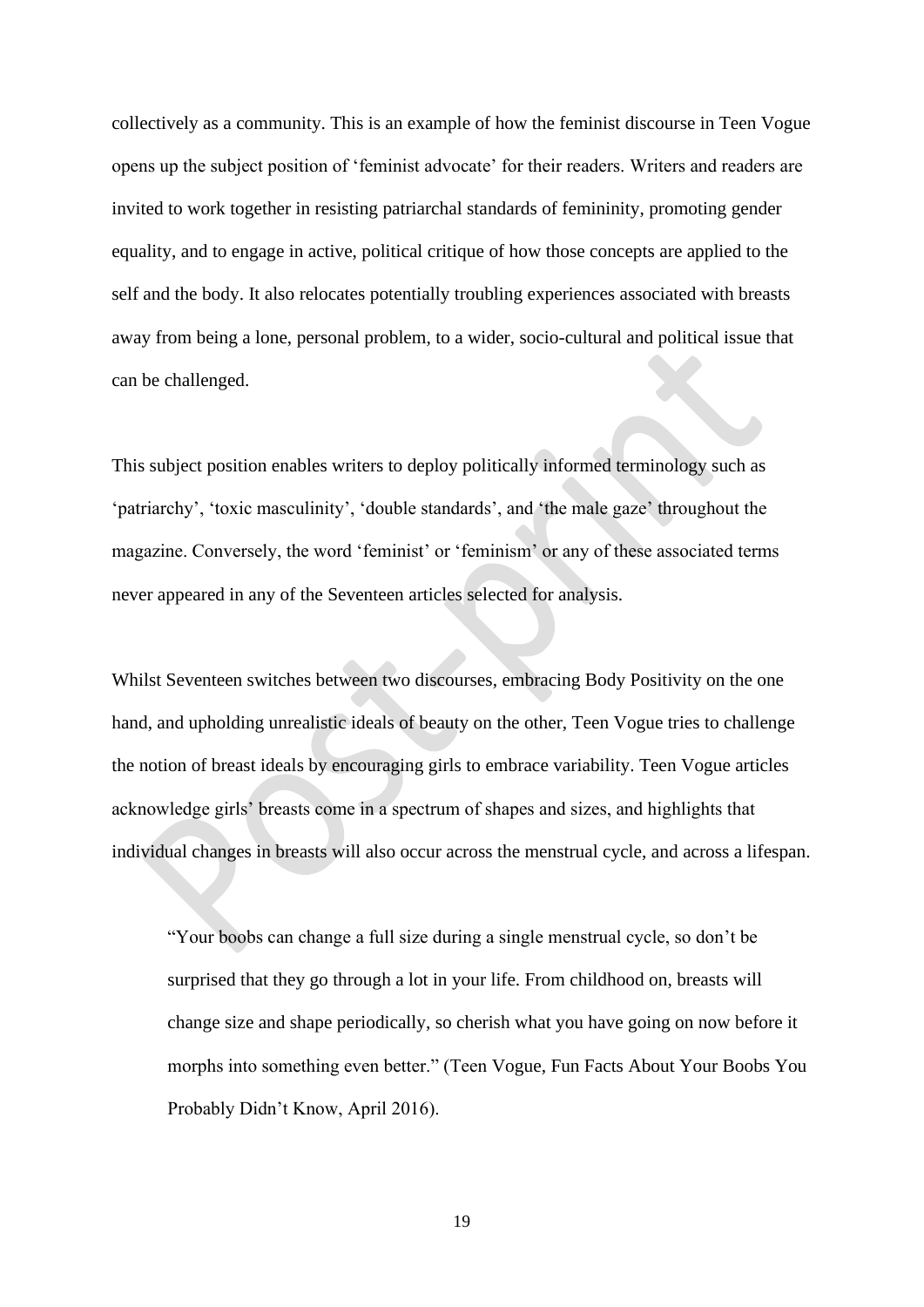We argue that this is potentially empowering, offering girls information and advice to improve their knowledge, navigate their relationships with their bodies across the lifespan, and reject the socially constructed idea that there should only be one beauty standard. Teen Vogue explicitly acknowledges that breast ideals are promoted in the media but they challenge the value of that message and, by consistently highlighting how even the media created ideal breast is subject to change, undermine the very logic of there being an ideal. Thus, unlike Seventeen, the problem of striving to attain an ideal breast is rejected as a legitimate goal by Teen Vogue.

"Women's bodies are constantly being critiqued. Whether it's unwelcome comments from others, or sometimes even criticism of ourselves, it seems like someone always has something to say. Worse, women are also constantly made to feel like they should look a certain way... The bottom line is that all bodies are beautiful, "trends" or not. Instead of comparing our bodies or idealizing one certain feature, we should focus on keeping ourselves healthy and strong. What should be trending is body confidence, no matter your size or shape" (Teen Vogue, Social Media Reacts To Article Claiming "Boobs Are Back", August 2017).

Once again we see the call to a sense of the collective ("ourselves", "we") and a calling forth of the 'feminist advocate' to resist body ideals. However, in both this extract and the previous one we see evidence of the 'Love Your Body' discourse and a call for psychological work on the self ("all bodies are beautiful", "cherish what you have"). Riley, Evans, Elliott, Rice and Marcek (2017) say that this discourse "deepen[s] expectations of self-improvement and selftransformation, while also constructing women as inherently flawed" (p. 7). However, this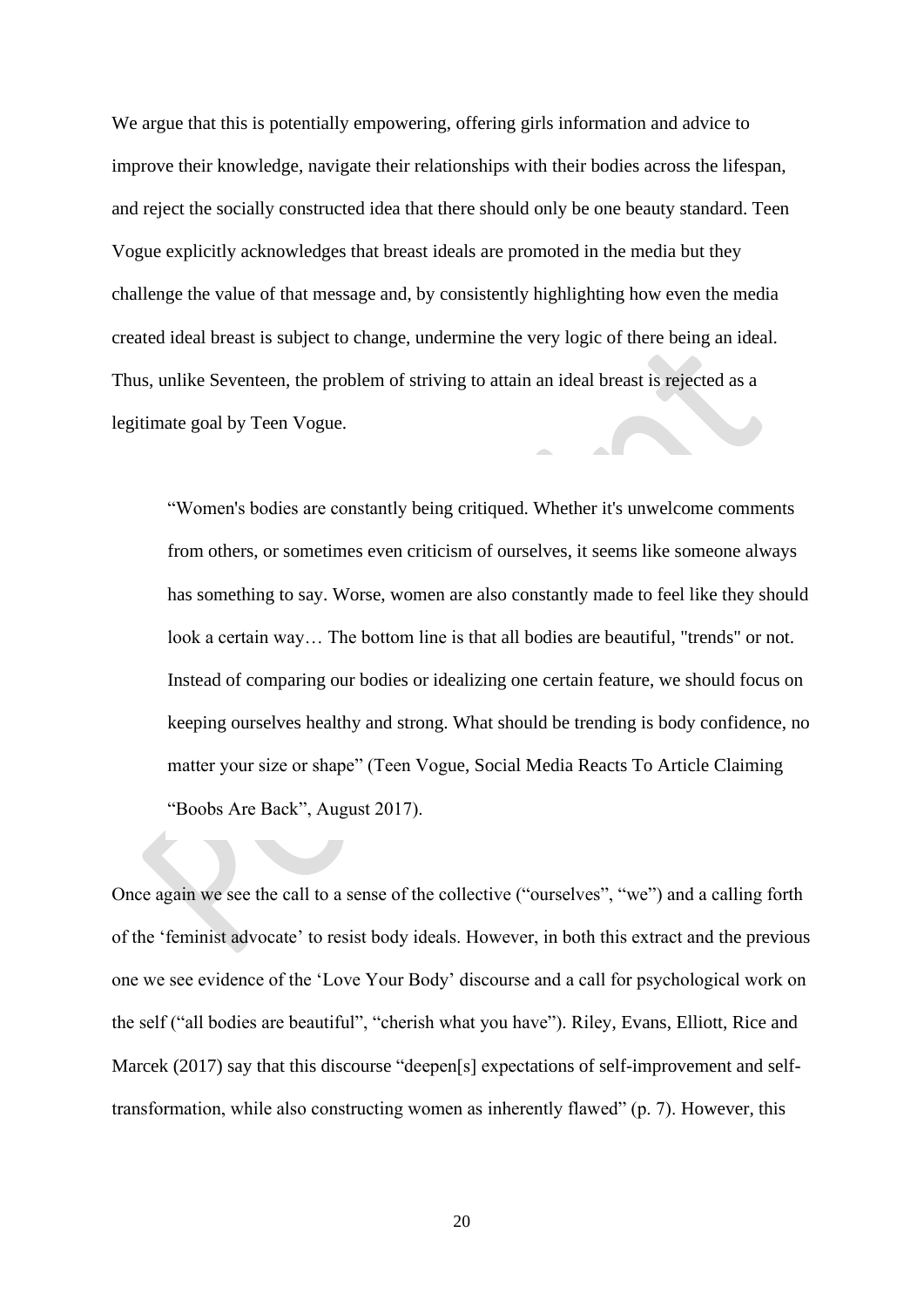neoliberal call for readers to work on themselves is at least softened by framing it as a collective endeavour ("Keep ourselves healthy and strong").

# **Discussion**

The content of Seventeen and Teen Vogue magazines reaches millions of adolescent girls (Fernandez, 2017; Hearst, 2019), dispensing information, advice and idealised constructions of femininity and the female body. Despite breasts being a key signifier of femininity and an area of concern related to body image, there is a dearth of literature that critically examines the media constructions, discourses and subject positions made available to girls and young women.

Girls' magazines have long been criticised for their role in conveying unrealistic, patriarchal standards of beauty to young, impressionable women (e.g. Faludi, 1991). Our analysis shows the medium is not homogenous and not necessarily damaging. We argue there are two distinctly different discourses deployed across the magazines we examined. In Seventeen we see a pervasive postfeminist inflected discourse that revolves around the contradictions inherent in the dual promotion of Body Positivity and unrealistic body ideals. Whereas, in Teen Vogue we see a more coherent feminist discourse that allies Body Positivity with a socio-cultural and political critique of media representations of breasts.

Both magazines take a Body Positivity stance by attempting to dismantle body ideals through the expansion of the boundaries of what is 'normal'. However, this inadvertently reflects and magnifies, rather than rejects, normative standards (Cwynar-Horta, 2016; Sastre, 2014). Seventeen and Teen Vogue both attempt to promote empowerment through increased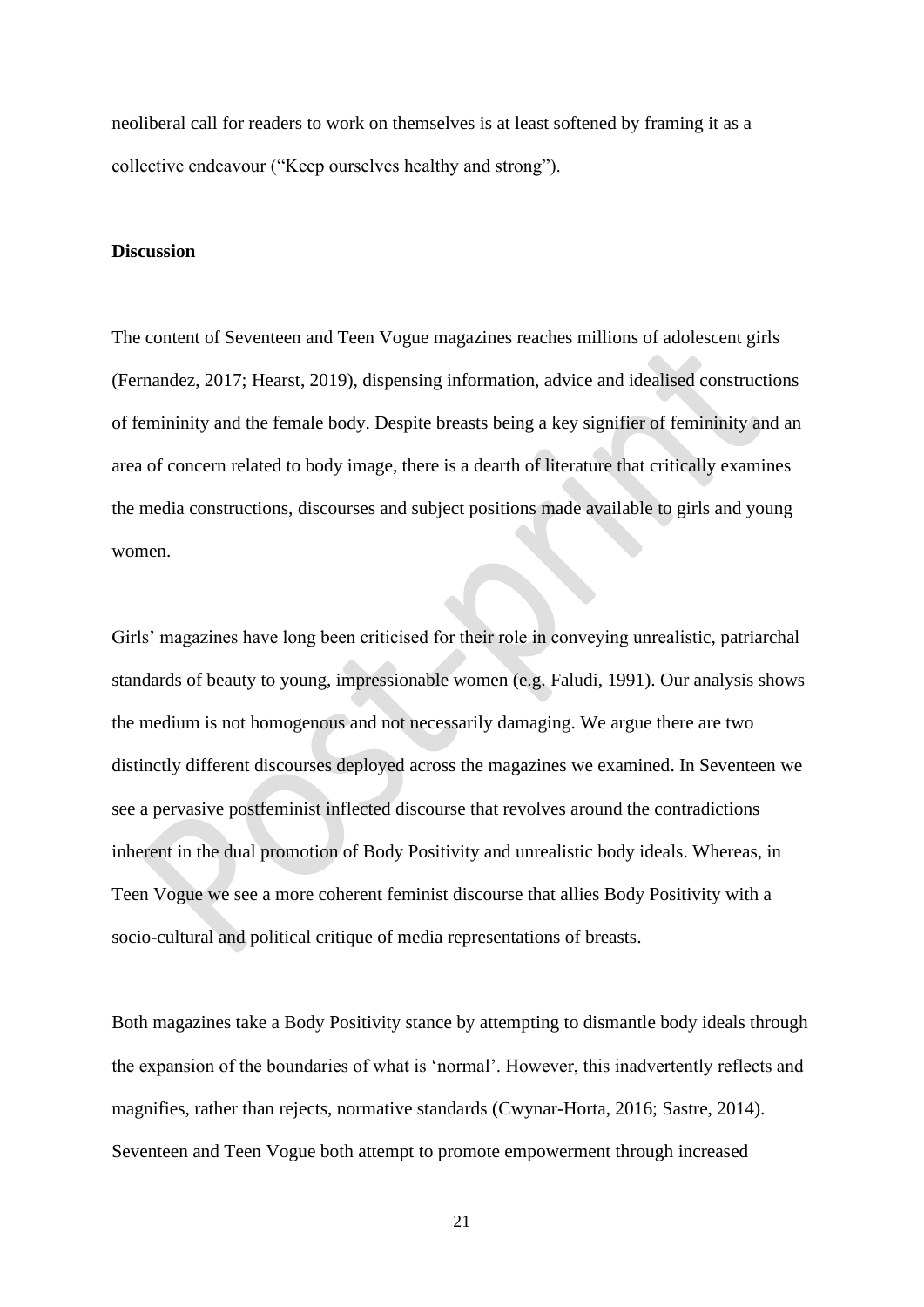confidence and a call to 'Love Your Body', but in the process weigh girls down with more targets. Not only are girls called upon to have a beautiful body, it has to be accompanied by a beautiful mind that needs to be affirming and self-assured (Gill & Elias, 2014). Sastre (2014) has critiqued the Body Positivity movement for its misleading simplicity, and called for a more radical alternative that replaces "Body Postivity's narrative of success with uncertainty" (p.939). And more recently, the unattainable call to 'Love Your Body' has been challenged in the public realm. Commentators have advocated stepping away from surveillance of the body entirely, into a Body Neutrality space that offers a different, more relaxed position for girls to inhabit, where incessant attention on the body is unnecessary (Kessel, 2018; Moss, 2019). Whilst Body Positivity appears in ostensibly similar ways in each magazine, its effects are moderated by the postfeminist or feminist discourses with which it is allied. We interpret Seventeen's overarching discourse as typifying neo-liberal, postfeminism, where "personal change through consumerism is coded as empowerment" (Anderson, 2014, p.8). The predominant subject position that is made available to readers is that of the consumer. This is presented as a positive solution to dissatisfaction and discontent. Consumption, in the form of buying bras, is constructed as a lone, individual act which can armour the reader against societal pressures and judgements. However, this solution is fundamentally isolating, where the unsupported individual is expected to manage the problem on their own, and wider, structural problems are left unchallenged. That is not to say that Seventeen does not acknowledge these wider issues, with readers invited to take up the subject position of 'dispassionate critic'. This position enables them to observe the problems but not to actively confront them. This individualised response to gender inequality means that underlying social, structural, and ideological problems remain unchallenged.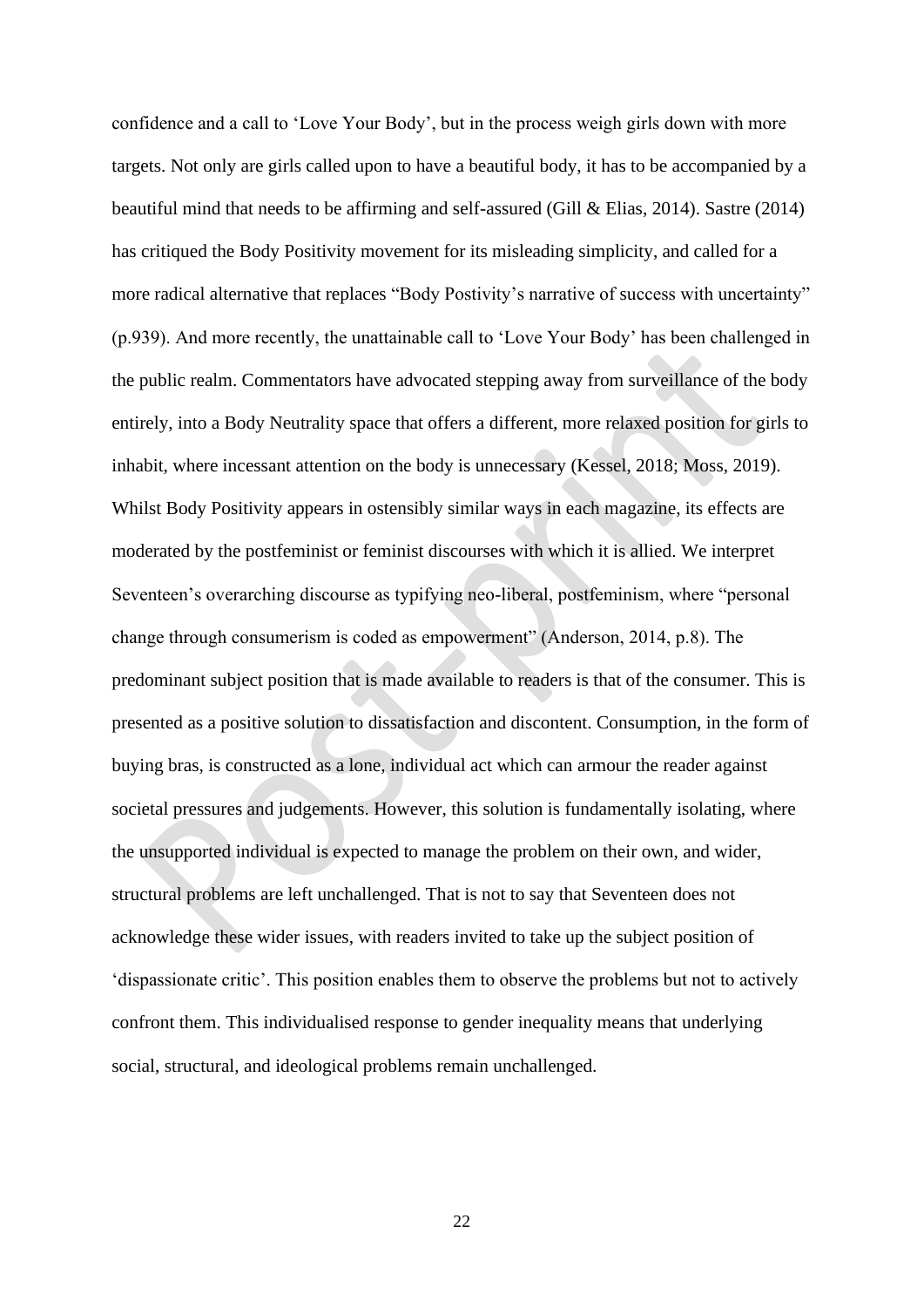Seventeen has been criticised in the past for failing to give girls models for liberation (Peirce, 1990; Davalos et al., 2007). Offering the position of the 'dispassionate critic' could be located as part of a wider trend where individuals working in organisations may tone down feminist ideology in an attempt to make it more palatable (Giffort, 2011). Indeed, when Keller interviewed four New York based current or former editors of teen titles in 2011, they all agreed that even printing the "f-word – feminism" was a problem for mainstream publications. This is as a result of them operating within a commercial environment that "fits better with an individualistic and commercialised form of postfeminism…neglecting a larger analysis of structural barriers and power relations" (Keller 2011, p.1).

In stark contrast, in the current study, Teen Vogue's overtly political stance can be seen in articles where they re-define the role and meaning of breasts and expose the underlying gender inequalities and double standards. In doing so, they attempt to actively re-constitute gender and sexual relations, not simply negotiate and manage existing inequalities. The overt use of feminist terminology in Teen Vogue articles also demonstrates the magazine's commitment to drive forward the feminist agenda, despite the constraints of being positioned in a commercially driven and postfeminist magazine market. This is important because, as Pomerantz, Raby and Stefanik (2015) note, girls often lack the language of feminism to articulate their experiences and feelings related to gender injustice and oppression. This exposure to feminist terminology can "facilitate girls' ability to articulate and combat their everyday experiences of sexism as a collective, social problem, rather than as individual and isolated moments" (p.204).

Teen Vogue seems to have flouted the commercially driven industry rules centred around consumption, and appear to be moving in a more progressive direction. Teen Vogue has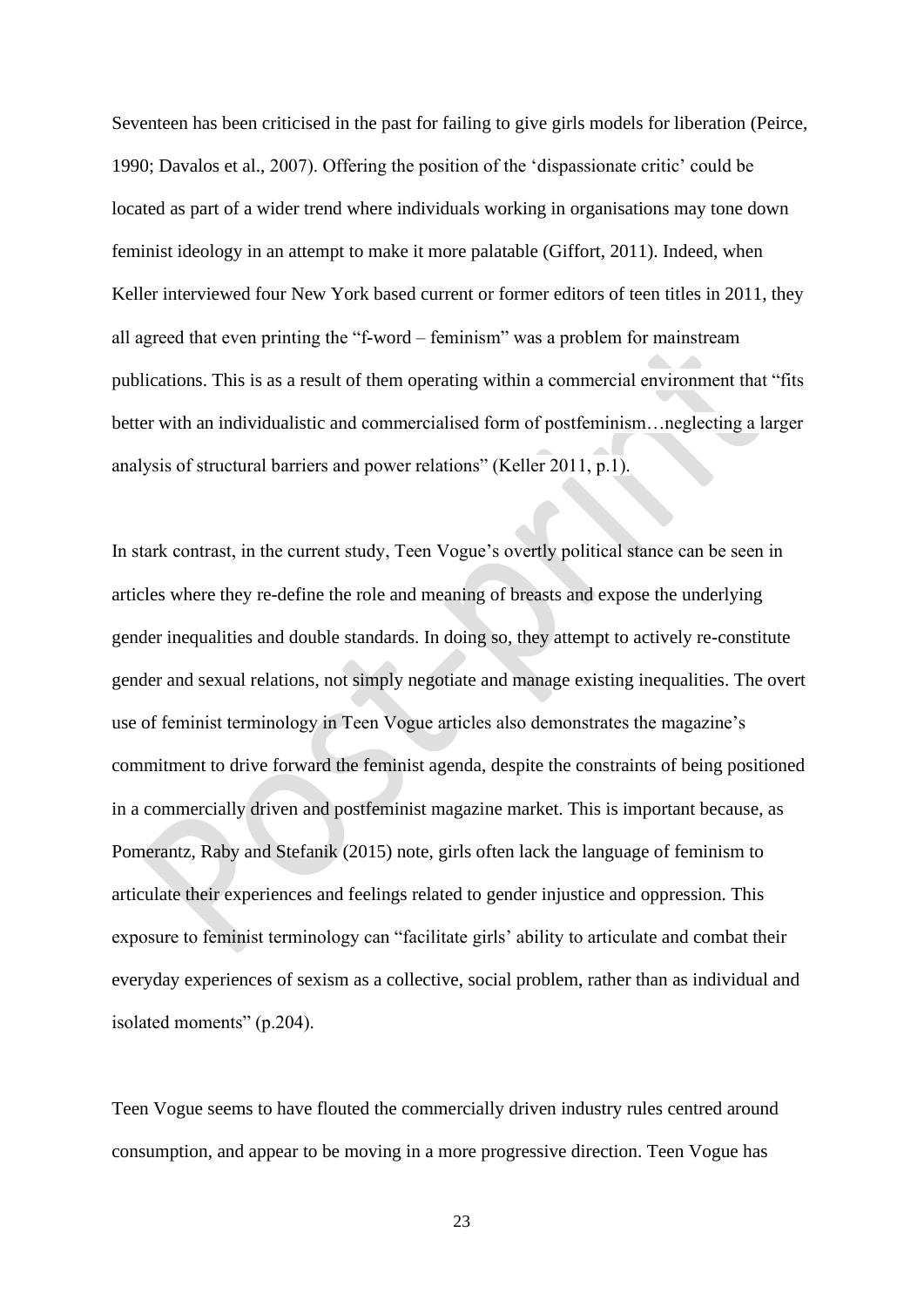increasingly been championed in the blogosphere for actively repositioning itself away from the industry-standard focus on fashion and celebrity gossip towards a passionate, informed, and progressive "woke" digital brand (Keller, 2017). Yet in academic literature it has only been mentioned in passing as being "a hotspot of 'woke' writing for teens - a space for youth waking up to feminist ideas" (Riley et al., 2017, p. 7). A key turning point was the arrival of Elaine Welteroth as editor-in-chief followed by Phillip Picardi, where the magazine increased its coverage of political and social justice issues (Warrington, 2017). For example, the journalist Lauren Duca recently published a series of 'Thigh High Politics' op-ed articles, including critical coverage of President Trump's campaign (Duca, 2016) and the accusations of sexual misconduct against him (Duca, 2017). Teen Vogue also now publish a regular "Woke List" newsletter that includes articles on LGBTQ issues, immigration and sex positivity.

In a challenging media market, with declining print sales and the recent closure of a number of lifestyle and girls' magazines (Carter, 2013; Rowlands, 2013), publishers have needed to creatively reorient themselves within the digital mediascape. For Teen Vogue this has seemingly involved distinguishing themselves from competitors by adopting and commodifying a distinctive political, feminist and 'woke' identity. With research documenting how groups of girls and young women are increasingly harnessing digital media and web 2.0 technologies to engage with politics, political activism and feminist issues (Dejmanee, 2018; Jackson, 2018; Rúdólfsdóttir & Jóhannsdóttir, 2018), Teen Vogue has capitalised on this emerging market, cultivating a niche audience that identifies as politically progressive, and providing opportunities for companies to market to this demographic (Keller, 2017). Following Keller (2017), we argue this commercial imperative should not distract from how Teen Vogue has provided a platform for feminist writers to disseminate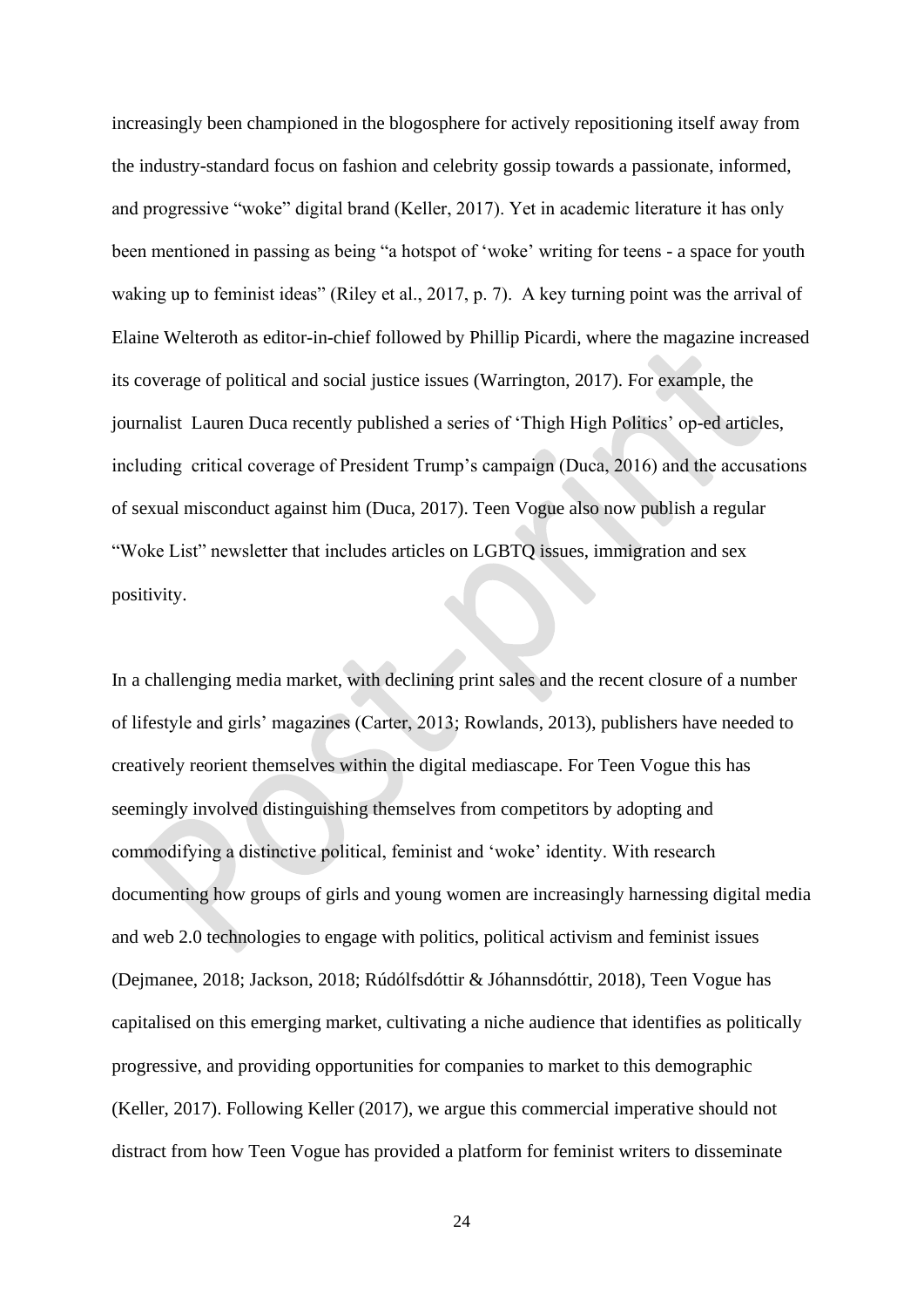their work to youth audiences. Indeed, this is a valuable step forward in the media industry, particularly considering the wider postfeminist culture in which feminist writers are often concerned that their work may be misrepresented (Boynton, 2012).

#### *Implications/future work*

Based on the findings of this study, we recommend that researchers work with two key audiences: 1) magazine editors and journalists, and 2) magazine readers. Editors and journalists have a responsibility to be more socially aware of how they chose to portray and discuss breasts. Strategies that feminist writers and research scholars can use to facilitate this are to offer public recognition for examples of good practice, and to shine a light on the diverse ways in which girls are engaging with a range of contemporary political issues. This type of feedback and dialogue can open up thinking about creative ways in which magazines can engage with feminism and increase the value of their brand, whilst maintaining their commercial interests. This approach has had success in the past, for example, Braun's (2012) collaboration with a Cosmopolitan magazine journalist, illustrating how mainstream media can be useful allies and important vehicles for promoting critical work.

In addition to critically evaluating and informing the content of magazines, it is also important to consider how this material is received. We propose that critical pedagogy is a valuable tool to help cultivate girls' critical media literacy and support them in negotiating the complex postfeminist messages in magazines. Going beyond the standard use of focus groups as a means to collect data for audience reception analysis, we propose actively working with groups of girls to engage them in teaching and learning about bodies and the media, and to "open up spaces to explore meanings of femininity that escape limiting, repressive boundaries" (Jackson, Vares & Gill, 2013, p.144). Calder-Dawe's (2014) youth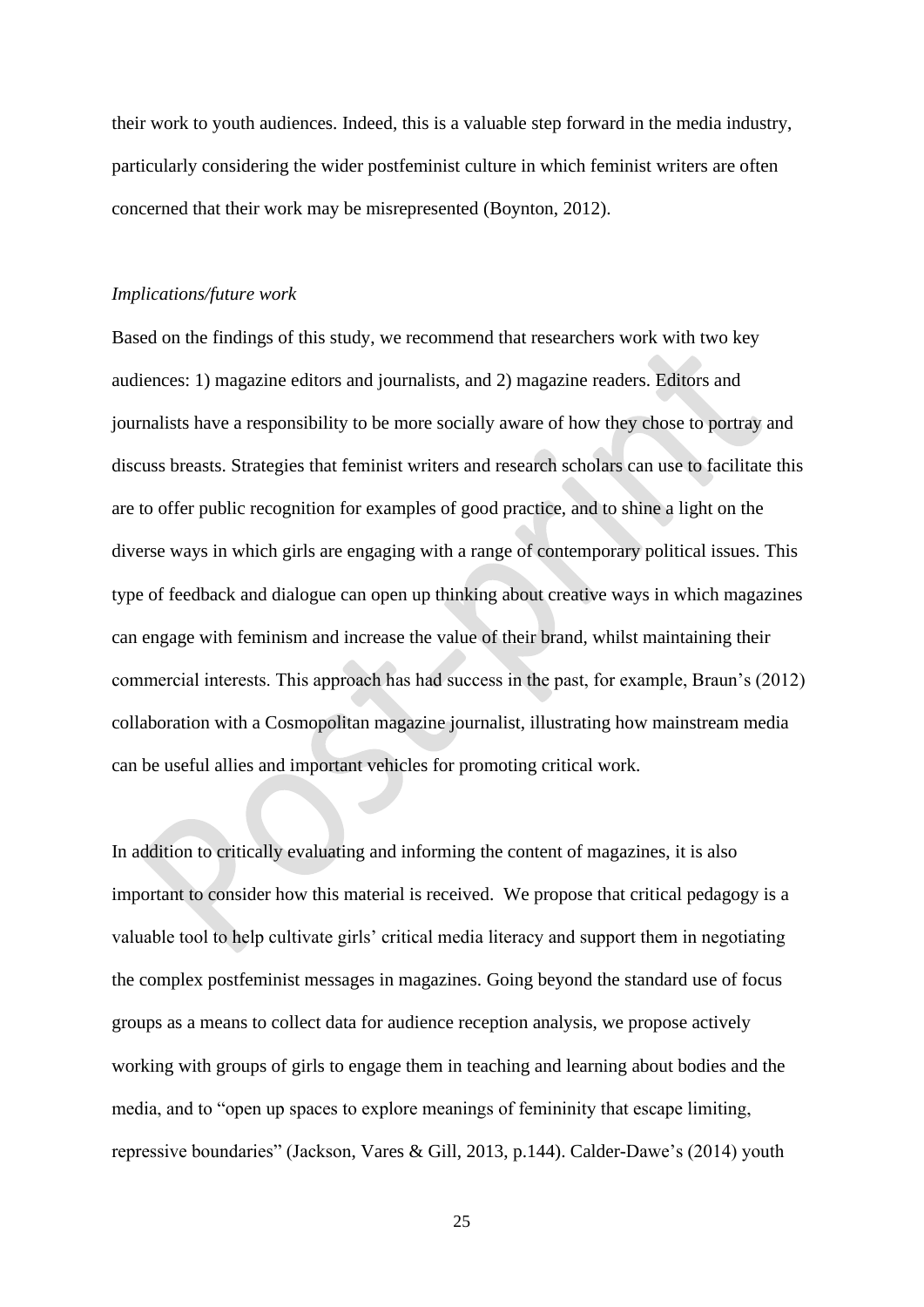workshop resources - *Gender, Sexism and Social Activism* - offer a treasure trove of practical activities to engage young people in creative and critically reflective practice. Harnessing these resources, we recommend that workshops can be used to introduce groups of girls to social constructionist analyses of gender and power and invite them to explore these ideas by engaging with girls' magazines, and reflecting on the messages, images and content they contain.

# **Conclusion**

Adolescence is a turbulent time, when girls' bodies are changing and their identities are forming. Breast development in particular is the most visible indicator of puberty and physical change. The norms and ideals presented in magazines become the standards by which women judge their bodies. Our research suggests the feminist discourse deployed in Teen Vogue offers constructive opportunities for girls and young women to engage with feminist politics, and provides a position from which to collectively critique and reject patriarchal standards of beauty. On the other hand, the postfeminist discourse deployed in Seventeen requires readers to negotiate a series of challenging dilemmas and potentially confusing messages, where individualistic consumerist solutions are offered as the only recourse. We conclude that a collaborative effort between editors, journalists, feminist writers and research schools is needed to deliver consistent feminist messages, reject dominant ideologies and empower girls. In addition, teenage girls need support to improve their critical literacy to negotiate these media discourses.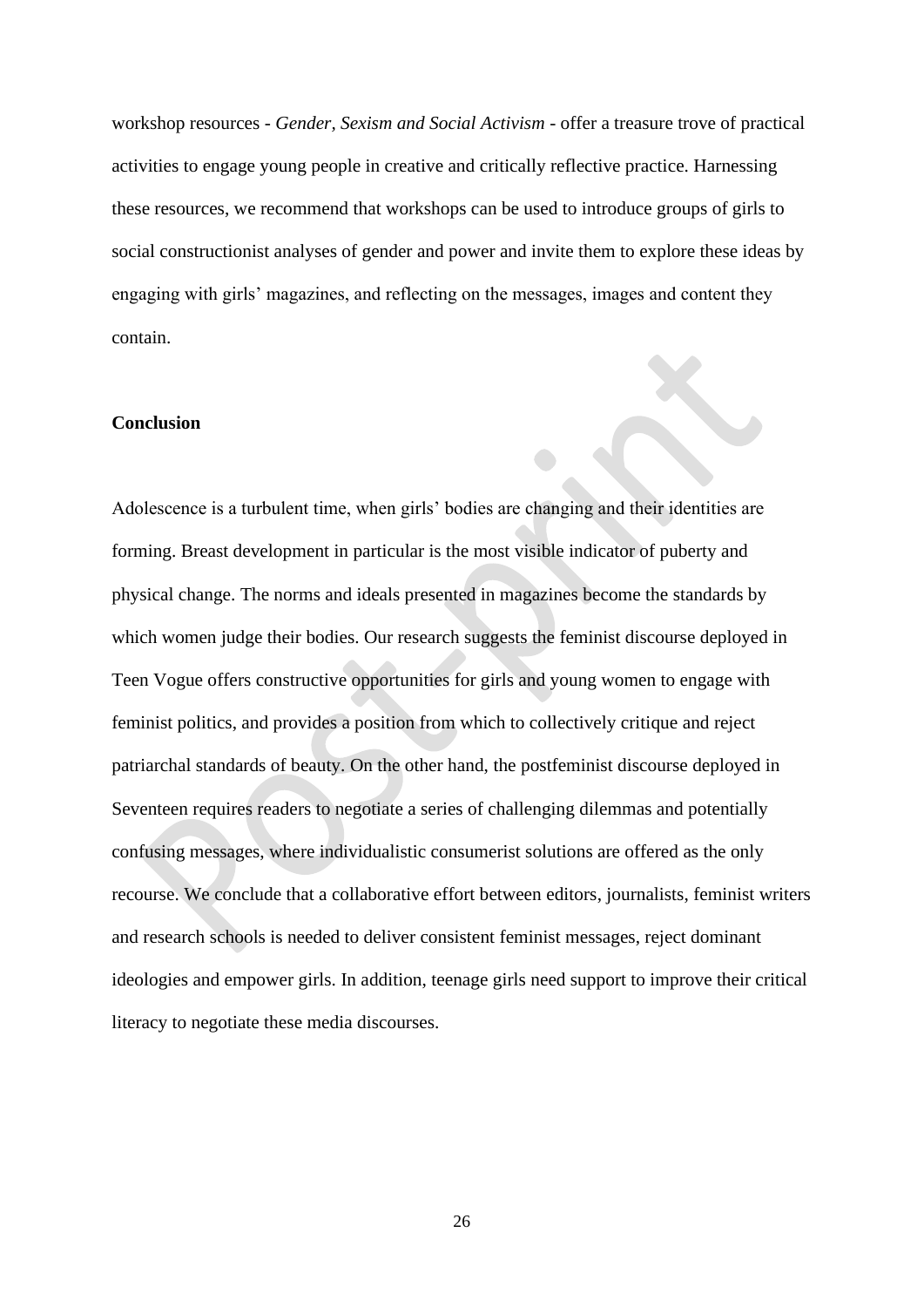## **Declaration of conflicting interests**

The author(s) declared no potential conflicts of interest with respect to the research, authorship, and/or publication of this article.

## **Funding acknowledgement**

This research received no specific grant from any funding agency in the public, commercial, or not-for-profit sectors.

# **References**

- Anderson, K. J. (2014). *Modern misogyny: Antifeminism in a post-feminist era.* Oxford, UK: Oxford University Press.
- Avsar, D. K., Avgit, A.C., Benlier, E., Top, H., & Taskinalp, O. (2010). Anthropometric breast measurement: a study of 385 Turkish female students. *Aesthetic Surgery Journal, 30,* 44–50.
- Ballentine, L., & Ogle, J. (2005). The Making and Unmaking of Body Problems in Seventeen Magazine, 1992–2003. *Family and Consumer Science Research Journal*, *33*(4), 281– 307.
- Beale, K., Malson, H., & Tischner, I. (2016). Deconstructing "real" women: Young women's readings of advertising images of "plus-size" models in the UK. *Feminism & Psychology, 26*(3), 378-386.
- Boynton, P. (2012). Getting the press we deserve: Opportunities and challenges for innovative media practice. *Feminism & Psychology*, *22*(4), 536–540.
- Braun, V. (2012). Petting a snake? Reflections on feminist critique, media engagement and 'making a difference'. *Feminism & Psychology*, *22*(4), 528-535.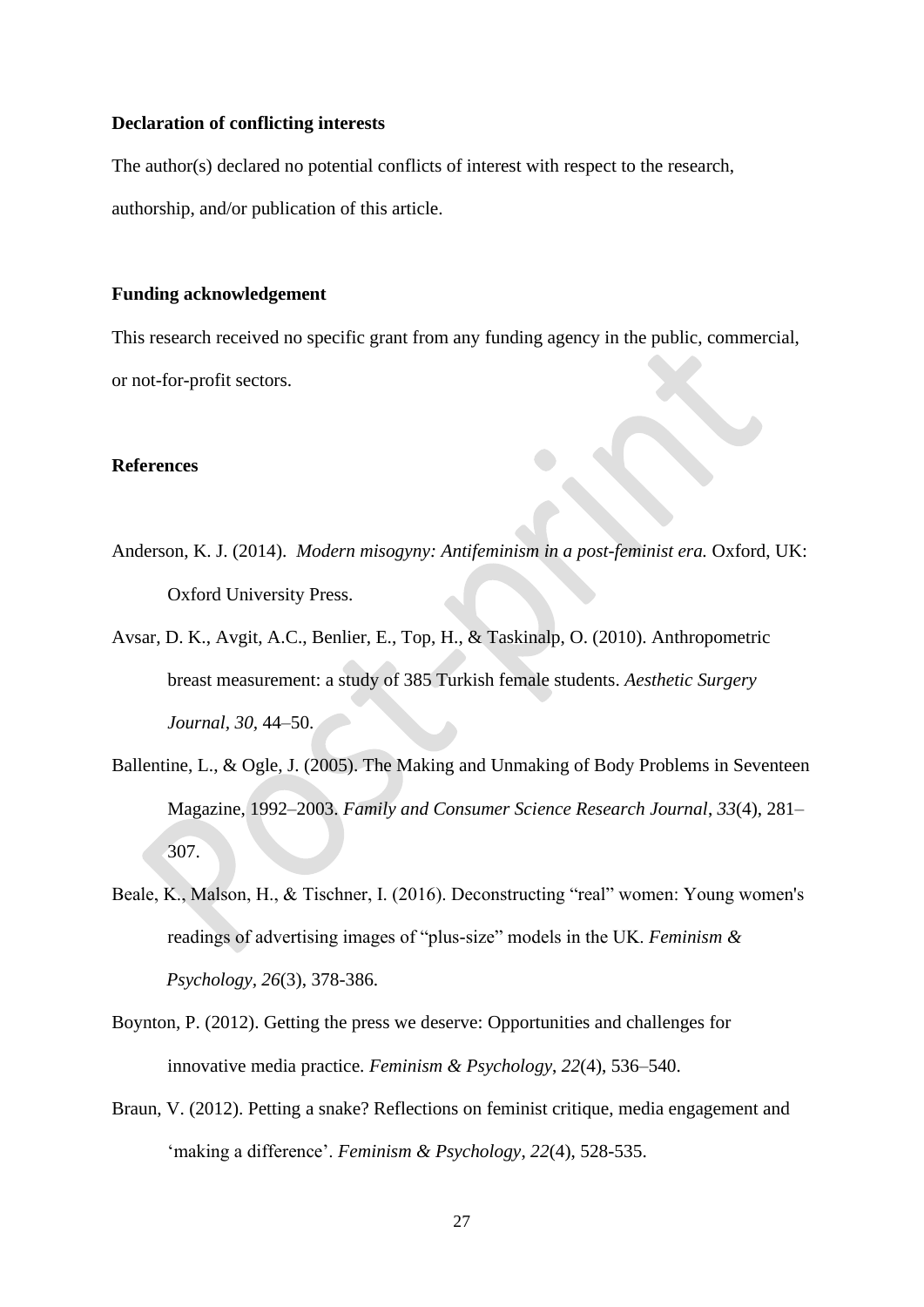- Brookes, F., & Kelly. P. (2009). *Dolly* girls: tweenies as artefacts of consumption. *Journal of Youth Studies*, *12*(6), 599-613.
- Brooks-Gunn, J., Newman, D. L., Holderness, C., & Warren. M. P. (1994). The experience of breast development and girls' stories about the purchase of a bra. *Journal of Youth Adolescence*, *23*(5), 539-565.
- Brown, N., Smith, J., Brasher, A., Risius, D., Marczyk, A., & Wakefield-Scurr, J. (2017). Breast health education for schoolgirls: why, what, when and how? *Breast Journal. 24*(3), 377-382.
- Calder-Dawe, O. (2014). *Gender, Sexism and Social Activism: A youth workshop resource*. Auckland: Sexual Politics Now, School of Psychology, University of Auckland. Retrieved from: [https://researchspace.auckland.ac.nz/bitstream/handle/2292/22235/](https://researchspace.auckland.ac.nz/bitstream/handle/2292/22235/Sexual%2BPolitics%2BNow%2BYouth%2BWorkshop%2BResource.pdf?sequence=10)  [Sexual%2BPolitics%2BNow%2BYouth%2BWorkshop%2BResource.pdf?sequence=](https://researchspace.auckland.ac.nz/bitstream/handle/2292/22235/Sexual%2BPolitics%2BNow%2BYouth%2BWorkshop%2BResource.pdf?sequence=10) [10](https://researchspace.auckland.ac.nz/bitstream/handle/2292/22235/Sexual%2BPolitics%2BNow%2BYouth%2BWorkshop%2BResource.pdf?sequence=10)
- Carter, M. (2013, May 14). Teen mags: Still a girl's best friend? *The Independent.* Retrieved from: [https://www.independent.co.uk/life-style/health-and-](https://www.independent.co.uk/life-style/health-and-families/features/teenmags-%20still-a-girls-best-friend-8614418.html)

families/features/teenmags- [still-a-girls-best-friend-8614418.html](https://www.independent.co.uk/life-style/health-and-families/features/teenmags-%20still-a-girls-best-friend-8614418.html)

- Chow, J. (2004). Adolescents' perceptions of popular teen magazines. *Journal of Advanced Nursing*, *48*(2), 132–139.
- Chittenden, T. (2010). Digital dressing up: modelling female teen identity in the discursive spaces of the fashion blogosphere. *Journal of Youth* Studies, *13*(4), 505-520.
- Conde Nast Publications. (2017). *Teen Vogue Media Kit.* In Teen Vogue (Ed.). Retrieved from:<http://www.condenast.com/brands/teen-vogue/>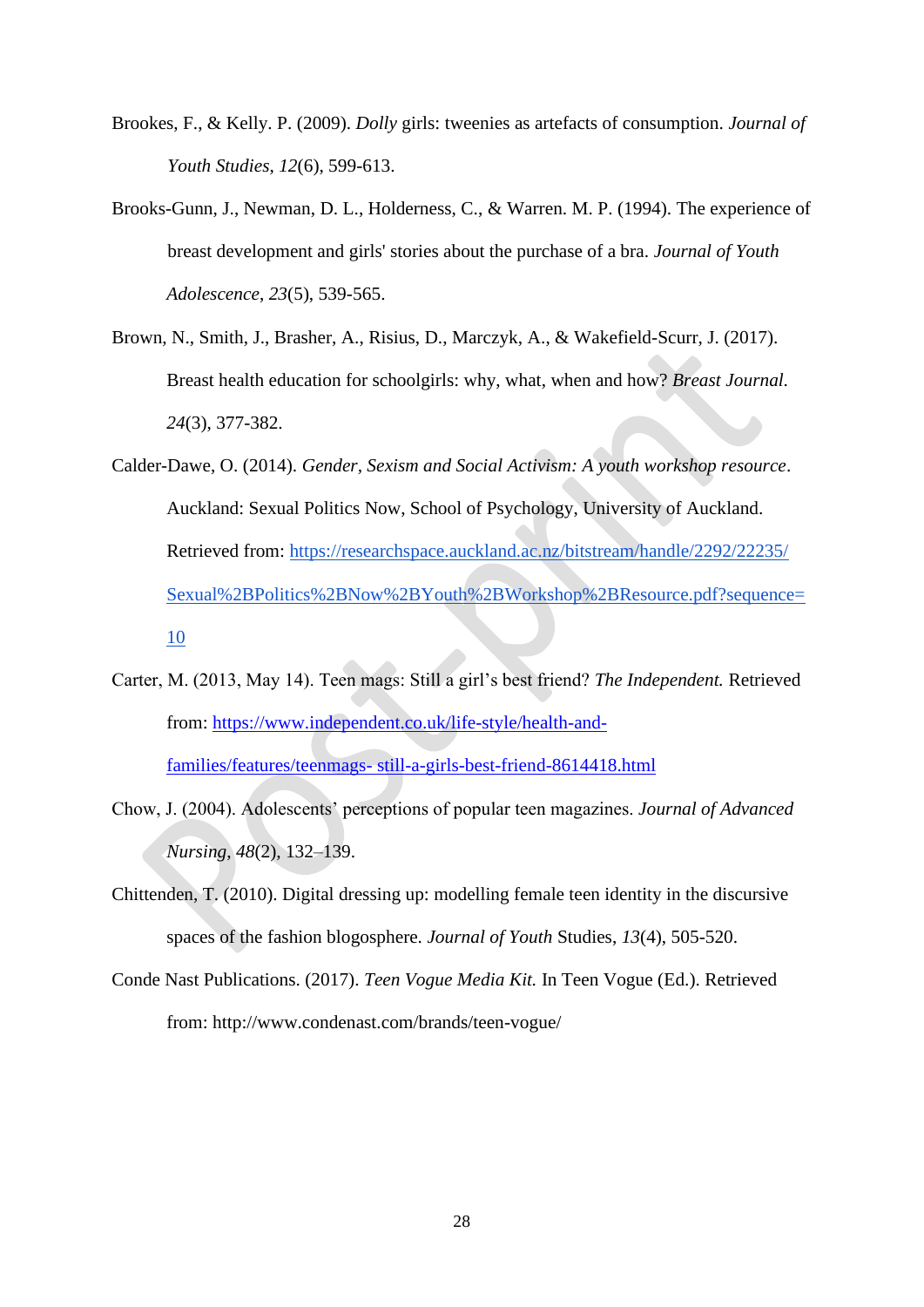- Croll, J. (2005). Body image and adolescents. In M. Story & J. Stang (Eds.), *Guidelines for adolescent nutrition services* (pp.155-166). Minneapolis, MN: Center for Leadership, Education and Training in Maternal and Child Nutrition, Division of Epidemiology and Community Health, School of Public Health, University of Minnesota.
- Cwynar-Horta, J. (2016). The commodification of the Body Positive movement on Instagram. *Stream: Inspiring Critical Thought*, *8*(2), 36-56.
- Davalos, B., Davalos, R. A., & Layton, H. S. (2007). III. Content analysis of magazine headlines. Changes over three decades. *Feminism & Psychology, 17*(2), 250-258.
- Davies E., & Furnham, A. (1986). Body satisfaction in adolescent girls. *British Journal of Medical Psychology*, *59*(3), 279–287.
- Dejmanee, T. (2018). Popular feminism and teen girl fashion blogs. *Continuum*, *32*(3), 345- 354.
- Dohnt, H., & Tiggemann, M. (2006). The contribution of peer and media influences to the development of body satisfaction and self-esteem in young girls: A prospective study. *Developmental Psychology*, *42*(5), 929-936.
- Duca, L. (2016, December 10). Donald Trump is Gaslighting America. *Teen Vogue.* Retrieved from: [https://www.teenvogue.com/story/donald-trump-is-gaslighting](https://www.teenvogue.com/story/donald-trump-is-gaslighting-america)[america](https://www.teenvogue.com/story/donald-trump-is-gaslighting-america)
- Duca, L. (2017, December 15). We Need to Reckon With Donald Trump's Alleged Sexual Misconduct. T*een Vogue*. Retrieved from: [https://www.teenvogue.com/story/ we](https://www.teenvogue.com/story/we-need-to-reckon-with-donald-trumps-alleged-sexual-misconduct)[need-to-reckon-with-donald-trumps-alleged-sexual-misconduct](https://www.teenvogue.com/story/we-need-to-reckon-with-donald-trumps-alleged-sexual-misconduct)
- Faludi, S. (1991). *Backlash: The undeclared war against American women*. New York: Crown Publishing Group.
- Fernandez, C. (2017). Teen vogue digital editorial director Philip Picardi to also oversee Allure digital. *The Business of Fashion*, 14 November.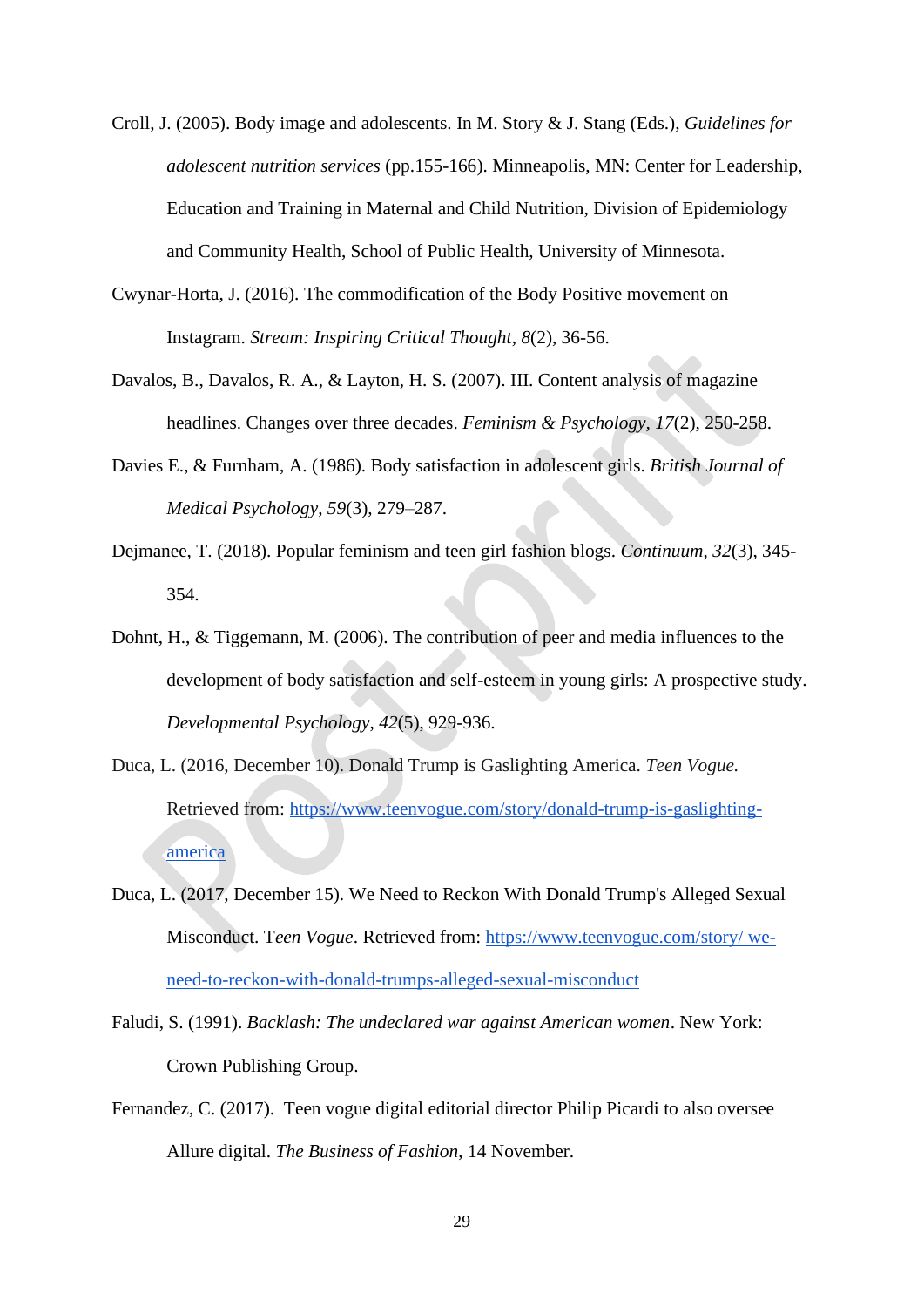- Finders, M. J. (1996). Queens and teen zines: Early adolescent females reading their way toward adulthood. *Anthropology & Education Quarterly*, *27*(1), 71-89.
- Firminger, K. B. (2006). Is he boyfriend material? Representation of males in teenage girls' magazines. *Men and Masculinities*, *8*(3), 298-308.
- Frost, L. (2001). *Young women and the body: A feminist sociology*. Basingstoke, UK: Palgrave.
- Gefen, A., & Dilmoney, B. (2007). Mechanics of the normal woman's breast. *Technology & Health Care, 15,* 259–271.
- Giffort, D. M. (2011). Show or tell? Feminist dilemmas and implicit feminism at girls' rock camp. *Gender & Society*, *25*(5), 569-588.
- Gill, R. (2007). Postfeminist media culture: Elements of a sensibility. *European Journal of Cultural Studies*, *10*(2), 147-166.
- Gill, R. (2016). Post-postfeminism?: New feminist visibilities in postfeminist times. *Feminist Media Studies*, *16(*4), 610-630.
- Gill, R., & Elias, A. S. (2014). 'Awaken your incredible': Love your body discourses and postfeminist contradictions. *International Journal of Media & Cultural Politics*, *10*(2), 179-188.
- Gill, R., & Orgad, S. (2015). The confidence cult (ure). *Australian Feminist Studies*, *30*(86), 324-344.
- Grabe, S., Ward, L. M., & Hyde, J. S. (2008). The role of the media in body image concerns among women: A meta-analysis of experimental and correlational studies. *Psychological Bulletin*, *134*(3), 460-476.
- Grogan, S., Gill, S., Brownbridge, K., Kilgariff, S., & Whalley, A. (2012). Dress fit and body image: A thematic analysis of women's accounts during and after trying on dresses. *Body Image, 10,* 380-388.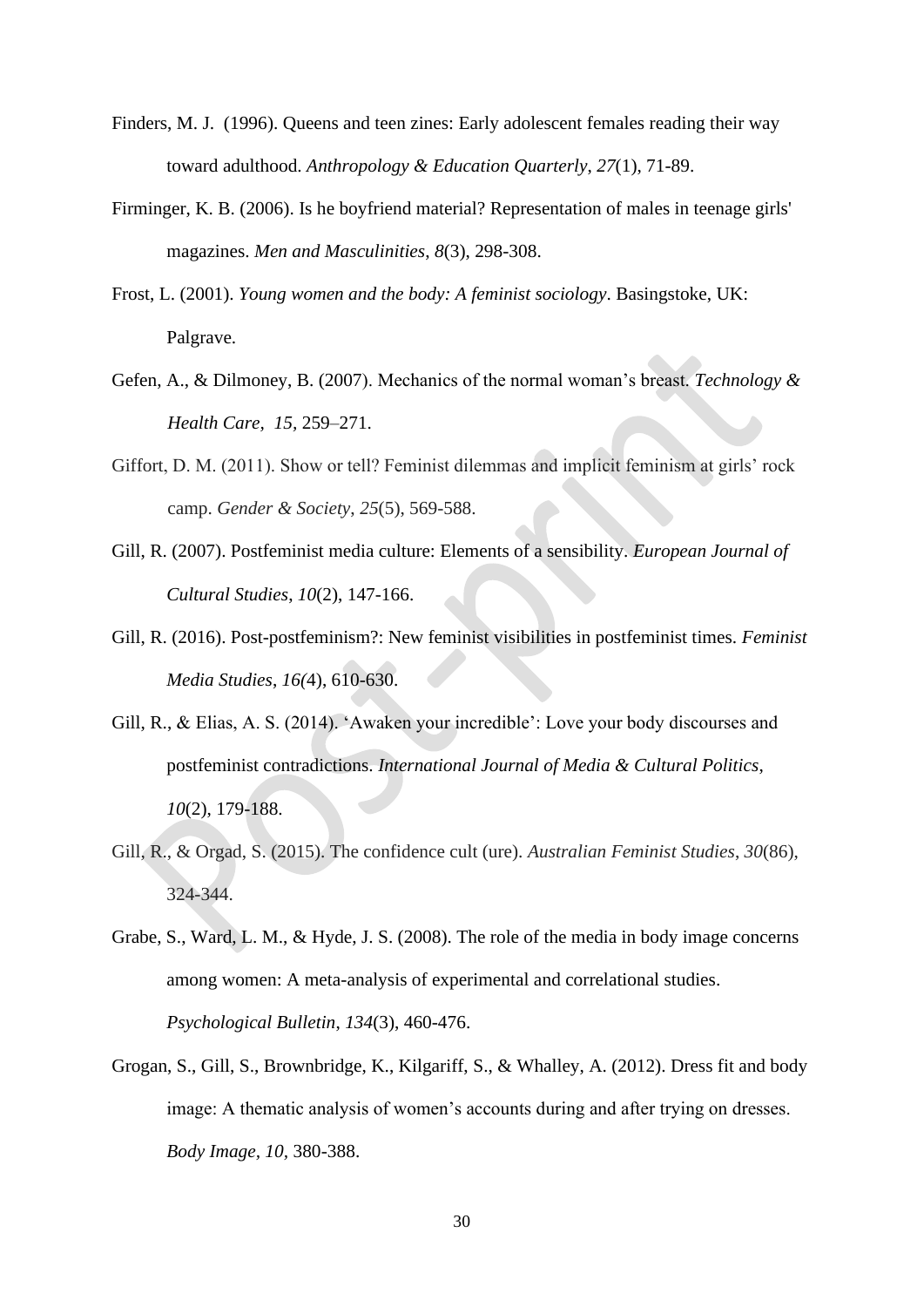- Hawkins, N., Richards, P. S., MacGranley, H. & Stein., D. M. (2004). The impact of exposure to the thin ideal media image on women. *Eating Disorders, 12*(1), 35-50.
- Hearst. (2019). *Seventeen Media Kit.* Retrieved from[:http://www.seventeenmediakit.com/](http://www.seventeenmediakit.com/) r5/ showkiosk.asp?listing\_id=5387886&category\_code=digi&category\_id=77067
- Jackson, S. (2005). 'I'm 15 and desperate for sex': 'Doing' and 'Undoing' desire in letters to a teenage magazine. *Feminism & Psychology,* 15(3), 295-313.
- Jackson, S. (2018). Young feminists, feminism and digital media. *Feminism & Psychology*, *28*(1), 32-49.
- Jackson, S., & Westrupp, E. (2010). Sex, postfeminist popular culture and the pre-teen girl. *Sexualities*, *13*(3), 357-376.
- Jackson, S., Vares, T., & Gill, R. (2013). 'The whole playboy mansion image': Girls' fashioning and fashioned selves within a postfeminist culture. *Feminism & Psychology*, *23*(2), 143-162.
- Jones, D. C., Vigfusdottir, T. H., & Lee, Y. (2004). Body image and the appearance culture among adolescent girls and boys: An examination of friend conversations, peer criticism, appearance magazines, and the internalization of appearance ideals. *Journal of Adolescent Research*, *19*(3), 323–339.
- Kaplan, E. B., & Cole, L. (2003). 'I want to read stuff on boys': White, Latina, and black girls reading Seventeen magazine and encountering adolescence. *Adolescence*, *38*(149), 141-159.
- Karlyn, K. R. (2009). Scream, popular culture, and feminism's third wave. In H. Addison, M. K. Goodwin-Kelly & E. Roth (Eds.) *Motherhood Misconceived: Representing the Maternal in US Films.* Albany, New York: State University of New York Press.
- Keller, J. (2011). Feminist editors and the new girl glossies: fashionable feminism or just another sexist rag? *Women's Studies International Forum*, *34*(1), 1–12.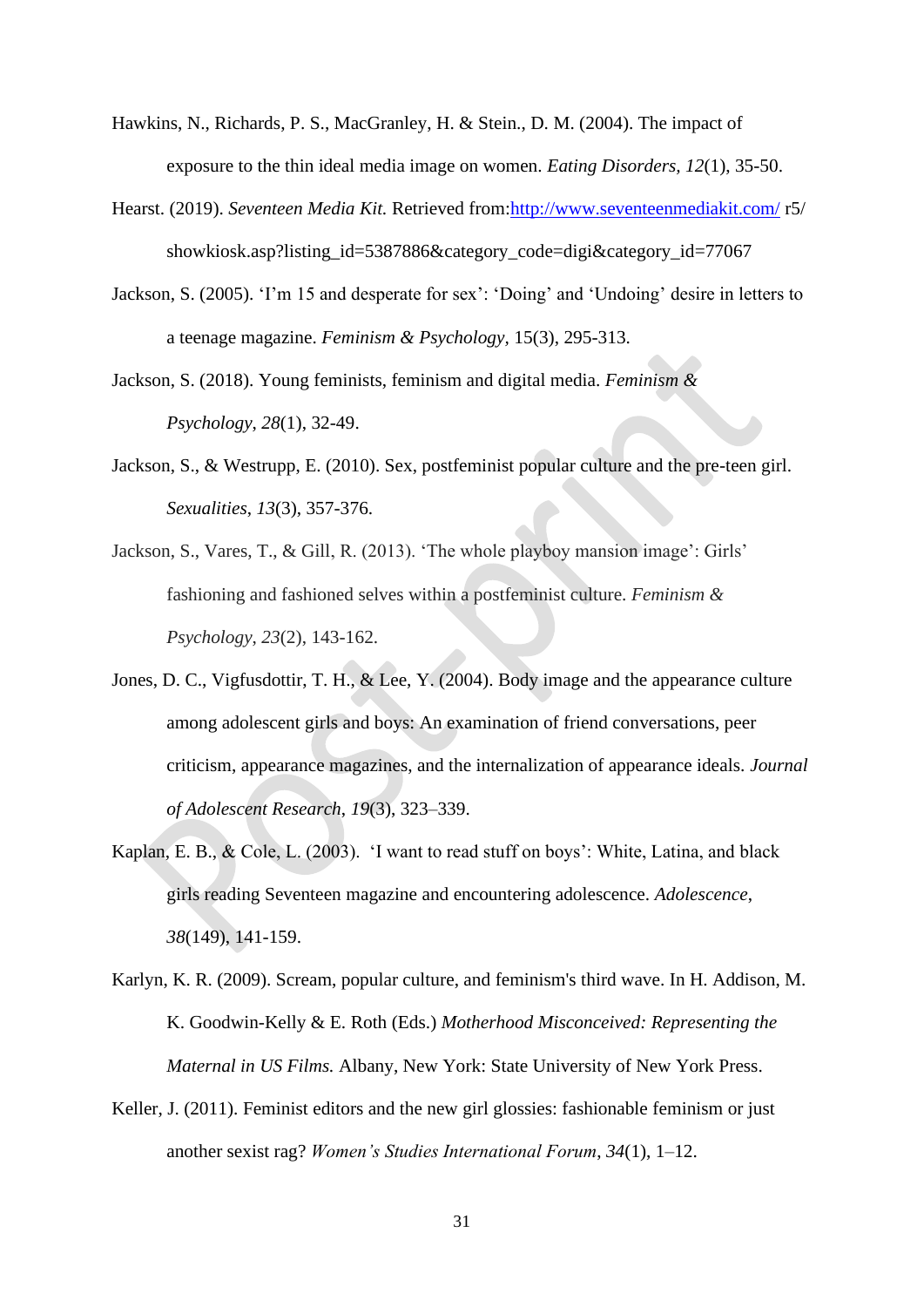- Keller, J. (2015). Girl power's last chance? Tavi Gevinson, feminism, and popular media culture. *Continuum*, *29*(2), 274-285.
- Keller, J. (2017, December 17). Being woke is profitable: Teen Vogue made waves this year. *The Conversation.* Retrieved from: [https://theconversation.com/being-woke-](https://theconversation.com/being-woke-is-profitable-teen-vogue-made-waves-this-year-88923) isprofitable- [teen-vogue-made-waves-this-year-88923](https://theconversation.com/being-woke-is-profitable-teen-vogue-made-waves-this-year-88923)
- Kessel, A. (2018, July 23). The rise of the body neutrality movement: 'If you're fat, you don't have to hate yourself'. *The Guardian.* Retrieved from: https://www.theguardian. com/lifeandstyle/2018/jul/23/the-rise-of-the-body-neutrality-movement-if-youre-fatyou-dont-have-to-hate-yourself
- Lynn, M. (2009). Determinants and consequences of female attractiveness and sexiness: Realistic tests with restaurant waitresses. *Archives of Sexual Behaviour, 38,* 737-745.
- Manning, J., Scutt, D., Whitehouse, G., & Leinster, S. (1997). Breast asymmetry and phenotypic quality in women. *Evolution and Human Behavior, 18,* 223-236.
- McGrath, M. H., & Mukerji, S. (2002). Plastic surgery and the teenage patient. *Journal of Pediatric and Adolescent Gynecology,* 13(3), 105-118.
- McRobbie, A. (2000). *Feminism and Youth Culture* (2nd edn.). Macmillan Press: London.
- McRobbie, A. (2009). *The aftermath of feminism: Gender, culture and social change*. Sage: London.
- Millsteed, R., & Frith, H. (2003). Being large-breasted: women negotiating embodiment. *Women's Studies International Forum*, *26*(5), 455-465.
- Moss, B. (2019, May 15). Isn't it time we became body neutral? Instead of loving our flaws, we should forget them. *The Telegraph.* Retrieved from: [https://www.telegraph.co.uk/](https://www.telegraph.co.uk/%20health-fitness/body/rather-body-positive-would-healthier-just-body-neutral/)  [health-fitness/body/rather-body-positive-would-healthier-just-body-neutral/](https://www.telegraph.co.uk/%20health-fitness/body/rather-body-positive-would-healthier-just-body-neutral/)
- Pattee, A. (2004). When in doubt, choose "B". Encoding teenage girls' magazine quizzes. *Feminist Media Studies*, *9*(2), 193-207.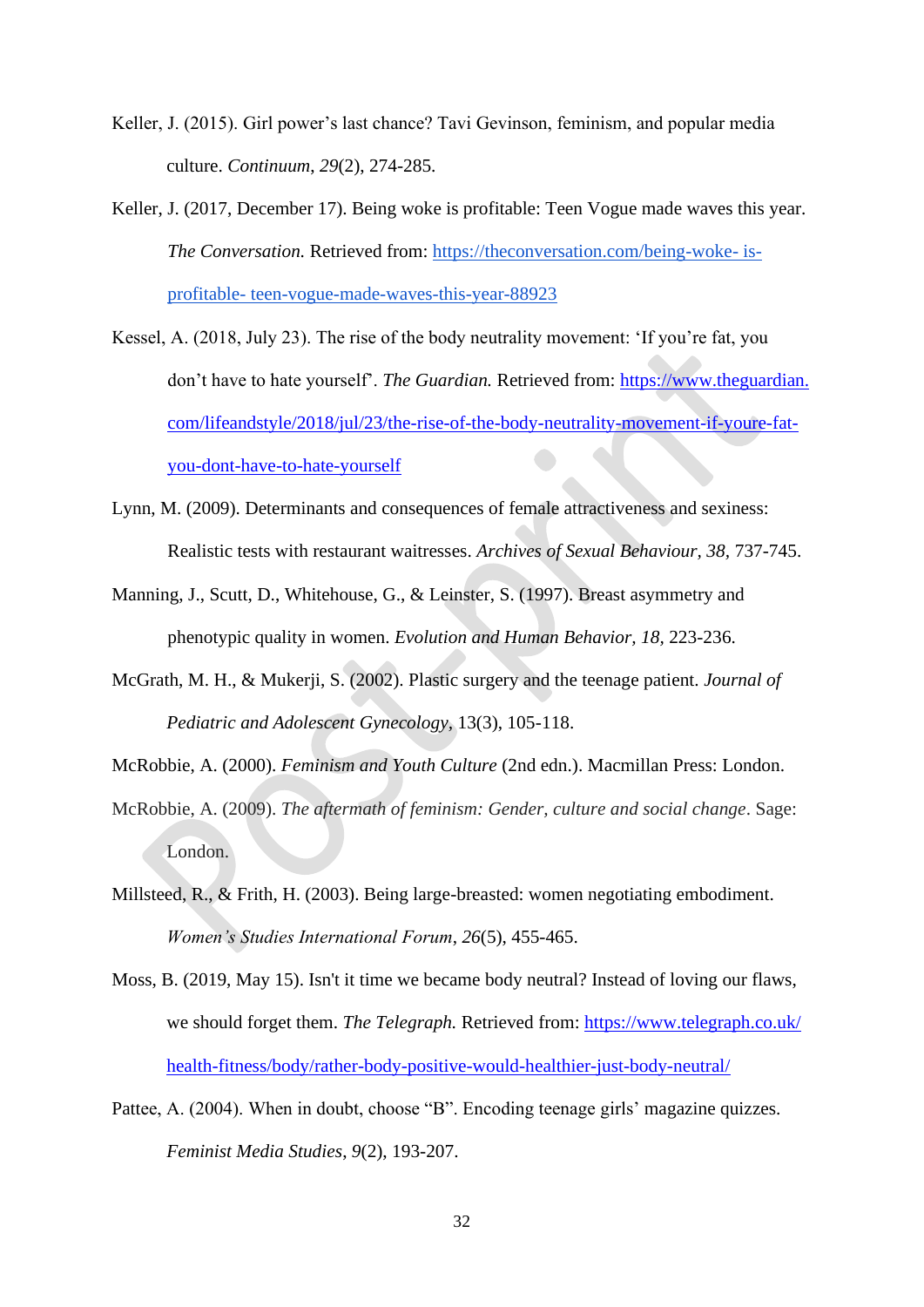- Peirce, K. L. (1990). A feminist theoretical perspective on the socialization of teenage girls through Seventeen magazine. *Sex Roles, 23*, 491–500.
- Pomerantz, S., Raby, R., & Stefanik, A. (2013). Girls run the world? Caught between sexism and postfeminism in school. *Gender & Society*, *27*(2), 185-207.
- Pruchniewska, U. M. (2017). Branding the self as an 'authentic feminist': negotiating feminist values in post-feminist digital cultural production. *Feminist Media Studies. 18*(5), 810-824.
- Reaby, L. L., Hort, L. K., & Vandervord, J. (1994). Body image, self-concept, and selfesteem in women who had a mastectomy and either wore an external breast prosthesis or had breast reconstruction and women who had not experienced mastectomy. *Health Care Women International,* 15(5), 361-375.
- Riley, S., Evans, A., Elliott, S., Rice, C., & Marecek, J. (2017). A critical review of postfeminist sensibility. *Social and Personality Psychology Compass*, *11*(12).
- Robins, R. W., & Trzesniewski, K. H. (2005). Self-esteem development across the lifespan. *Current Directions in Psychological Science*, *14*(3), 158-162.
- Rowlands, B. (2013, Mar 7). The fall and rise of magazines from print to digital. *The Guardian.* Retrieved from: [https://www.theguardian.com/media-network/media](https://www.theguardian.com/media-network/media-network-blog/%202013/mar/07/fall-rise-magazines-print-digital)[network-blog/ 2013/mar/07/fall-rise-magazines-print-digital](https://www.theguardian.com/media-network/media-network-blog/%202013/mar/07/fall-rise-magazines-print-digital)
- Rúdólfsdóttir, A. G., & Jóhannsdóttir, Á. (2018). Fuck patriarchy! An analysis of digital mainstream media discussion of the# freethenipple activities in Iceland in March 2015. *Feminism & Psychology*, *28*(1), 133-151.
- Sastre, A. (2014). Towards a radical body positive. Regarding the online 'body positive movement. *Feminist Media Studies*, *14*(6), 929-943.
- Seifert, T. (2005). Anthropomorphic characteristics of centerfold models: Trends towards slender figures over time. *International Journal of Eating Disorders*, *37*(3), 271-274.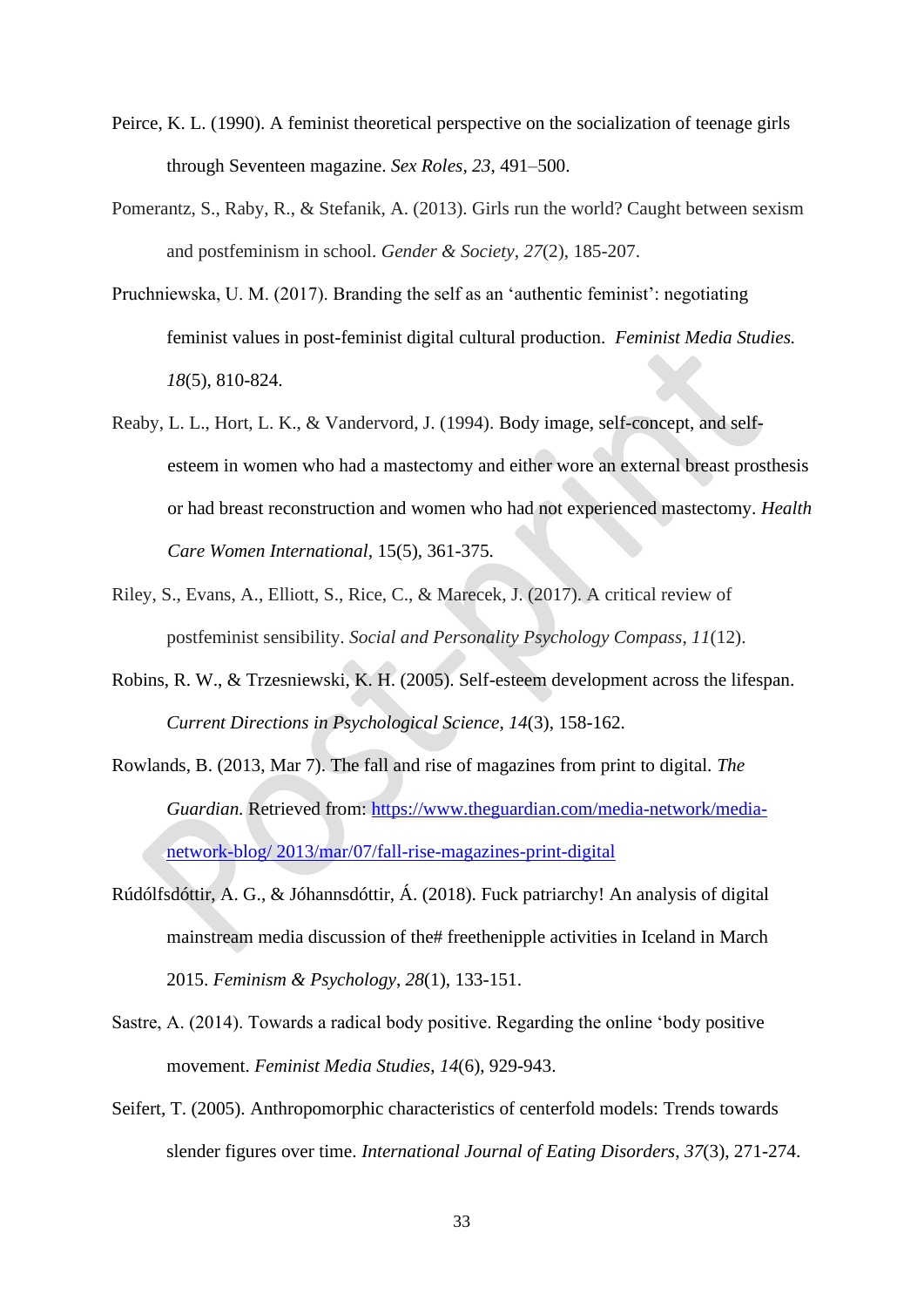- SimilarWeb. (2019). Retrieved from[:https://www.similarweb.com/website/seventeen.com?](https://www.similarweb.com/website/seventeen.com?%20competitors=teenvogue.com)  [competitors=teenvogue.com](https://www.similarweb.com/website/seventeen.com?%20competitors=teenvogue.com)
- Slater, A., & Tiggemann, M. (2010). Body image and disordered eating in adolescent girls and boys: A test of objectification theory. *Sex Roles*, *63*(1-2), 42-49.
- Slater, A., Tiggemann, M., Hawkins, K., & Werchon, D. (2011). Just one click: A content analysis of advertisements on teen web sites. *Journal of Adolescent Health*, *50*(4), 339-345.
- Smith, M. D. (2014). *Cultural encyclopedia of the breast.* Rowman & Littlefield: Lanham, Maryland.
- Swami, V. & Tovee, M. J. (2013). Men's oppressive beliefs predict their breast size preferences in women. *Archives of Sexual Behaviour*, *42*(7), 1199-1207.
- Tantleff-Dunn, S., & Thompson, K. (2000). Breast and chest size satisfaction: Relation to overall body image and self-esteem. *Eating Disorders Journal of Treatment and Prevention*, *8*(3), 241-246.
- Ward, L. M., Merriwether, A. & Caruthers, A. (2006). Breasts are for men: Media, masculinity ideologies, and men's beliefs about women's bodies. *Sex Roles*, *55*(9-10), 703-714.
- Warrington, R. (2017, February 25). Inside Teen Vogue: 'Our readers consider themselves activists'. *The Guardian.* Retrieved from: https://www.theguardian.com/media/2017/ feb/ 25/teen-vogue-readers-consider-themselves-activists
- Willig, C. (2013). *Introducing qualitative research in psychology* (3rd ed). Berkshire: Open University Press.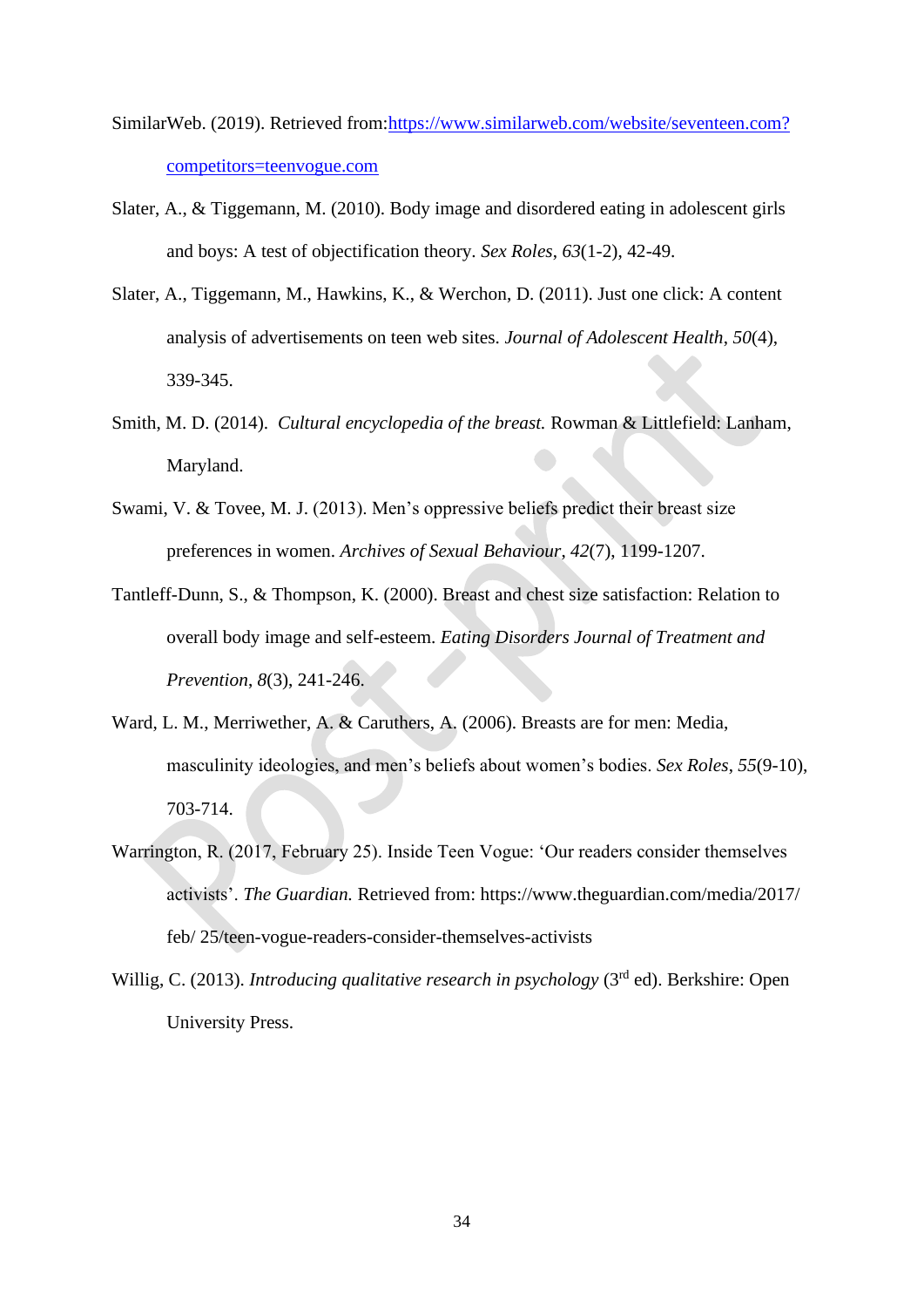## **Biographical Note**

**Nicola Brown** is a Reader in Female Health at St Mary's University and teaches across a range of undergraduate and postgraduate programmes in the Department of Health Science. Her research interests lie in the area of female health and exercise, including breast pain and bra fit issues in exercising females and breast education of adolescent schoolgirls. Nicola is a member of the Research Group in Breast Health at the University of Portsmouth and is on the executive committee of the Women in Sport and Exercise Academic Network.

**Christine Campbel**l is a Senior Lecturer in Psychology at St Mary's University, Twickenham, UK. She is the treasurer of the British Psychological Society Psychology of Sexualities Section committee and organises their annual conference. Her research interests lie in the area of romantic relationships, specifically consensual non-monogamies and she is on the organising committee for the biannual Non-Monogamies and Contemporary Intimacies conference.

**Craig Owen** is a senior lecturer in psychology. His research draws on critical psychology and sociology. His PhD research focused on the performance of masculinities in capoeira and Latin and ballroom dance classes. Currently, he is collaborating on a number of research projects that explore the negotiation of gender identities in different social contexts. Recent publications and co-authored works include How do men's magazines talk about penises? (Journal of Health Psychology), 'Pra Homem, Menino e Mulher'?: Problematizing the Gender Inclusivity Discourse in Capoeira (International Review for the Sociology of Sport) and A poststructuralist-informed inclusive masculinity theory (Journal of Gender Studies).